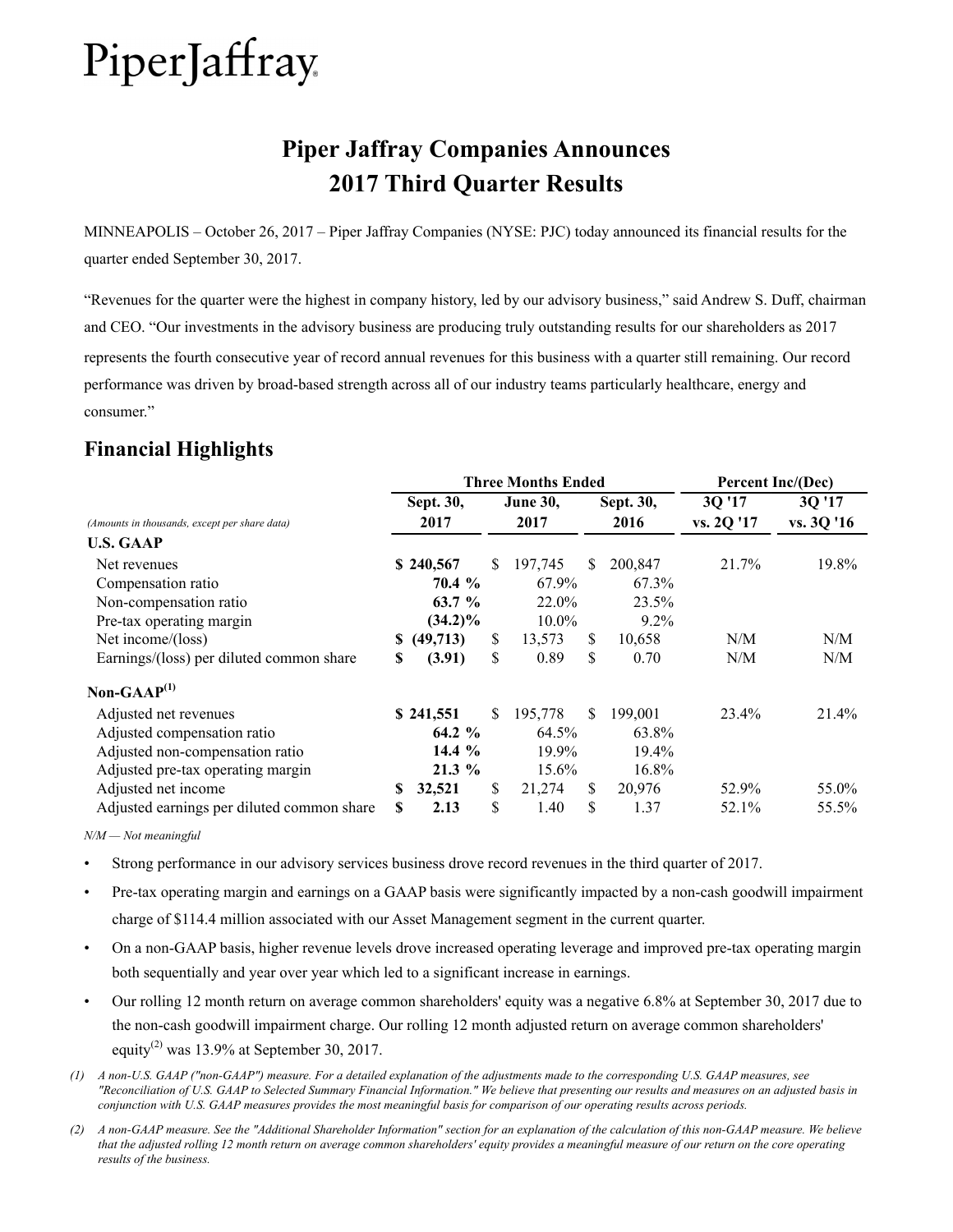### **Business Segment Results**

The firm has two reportable business segments: Capital Markets and Asset Management. Consolidated net revenues and expenses are fully allocated to these two segments. The variance explanations for net revenues and adjusted revenues are consistent on both a U.S. GAAP and non-GAAP basis.

#### **U.S. GAAP Results and Commentary**

#### *Capital Markets*

The following table summarizes our Capital Markets business segment results on a U.S. GAAP basis for the periods presented:

|                          |   | <b>Three Months Ended</b> |    |                         |              |                   |                     | Percent Inc/(Dec)   |  |  |
|--------------------------|---|---------------------------|----|-------------------------|--------------|-------------------|---------------------|---------------------|--|--|
| (Amounts in thousands)   |   | Sept. 30,<br>2017         |    | <b>June 30,</b><br>2017 |              | Sept. 30,<br>2016 | 30'17<br>vs. 20 '17 | 30'17<br>vs. 3Q '16 |  |  |
| Net revenues             |   | \$227,988                 | S. | 183,773                 |              | 186.483           | 24.1%               | 22.3%               |  |  |
| Operating expenses       |   | \$196,409                 | S. | 164.233                 | <sup>S</sup> | 169.745           | 19.6%               | 15.7%               |  |  |
| Pre-tax operating income | S | 31,579                    |    | 19.540                  |              | 16.738            | 61.6%               | 88.7%               |  |  |
| Pre-tax operating margin |   | 13.9%                     |    | $10.6\%$                |              | $9.0\%$           |                     |                     |  |  |

- Advisory services revenues were \$146.8 million, an increase of 95% and 59% compared to the third quarter of 2016 and the second quarter of 2017, respectively. Our results for the current quarter reflect the continuation of our strong performance over the past three quarters elevated by several large fees.
- Equity financing revenues of \$22.1 million decreased 27% compared to a strong year-ago period. Revenues were down 11% compared to the sequential quarter but outperformed our target market where the overall fee pool was down 33%.
- Debt financing revenues were \$21.7 million, down 30% compared to a strong third quarter of 2016, driven by a decline in municipal market issuance. Overall, refunding activity in this market is down 39% for the year.
- Equity institutional brokerage revenues of \$18.4 million decreased 10% and 11% compared to the year-ago period and the sequential quarter, respectively. Historically low volatility resulted in lower trading volumes in the third quarter of 2017. Our declines tracked the market.
- Fixed income institutional brokerage revenues were \$20.7 million, down 20% compared to the third quarter of 2016. A decline in customer flow activity and fewer trading opportunities due to the lack of volatility reduced our revenues. Revenues were up 8% compared to the second quarter of 2017 due to higher trading gains.
- Investment income/(loss), which includes realized and unrealized gains and losses on investments (including amounts attributable to noncontrolling interests) in our merchant banking, energy and senior living funds, and other firm investments, was a loss of \$0.7 million for the quarter, compared to income of \$4.5 million and \$5.3 million in the yearago period and the sequential quarter, respectively. We recorded gains on our merchant banking portfolio in both of the prior periods.
- Operating expenses for the third quarter of 2017 were \$196.4 million, up 16% and 20% compared to the third quarter of 2016 and the sequential quarter, respectively, due to higher compensation expenses arising from increased revenues, as well as higher acquisition-related compensation costs. These increases were partially offset by lower non-compensation expenses.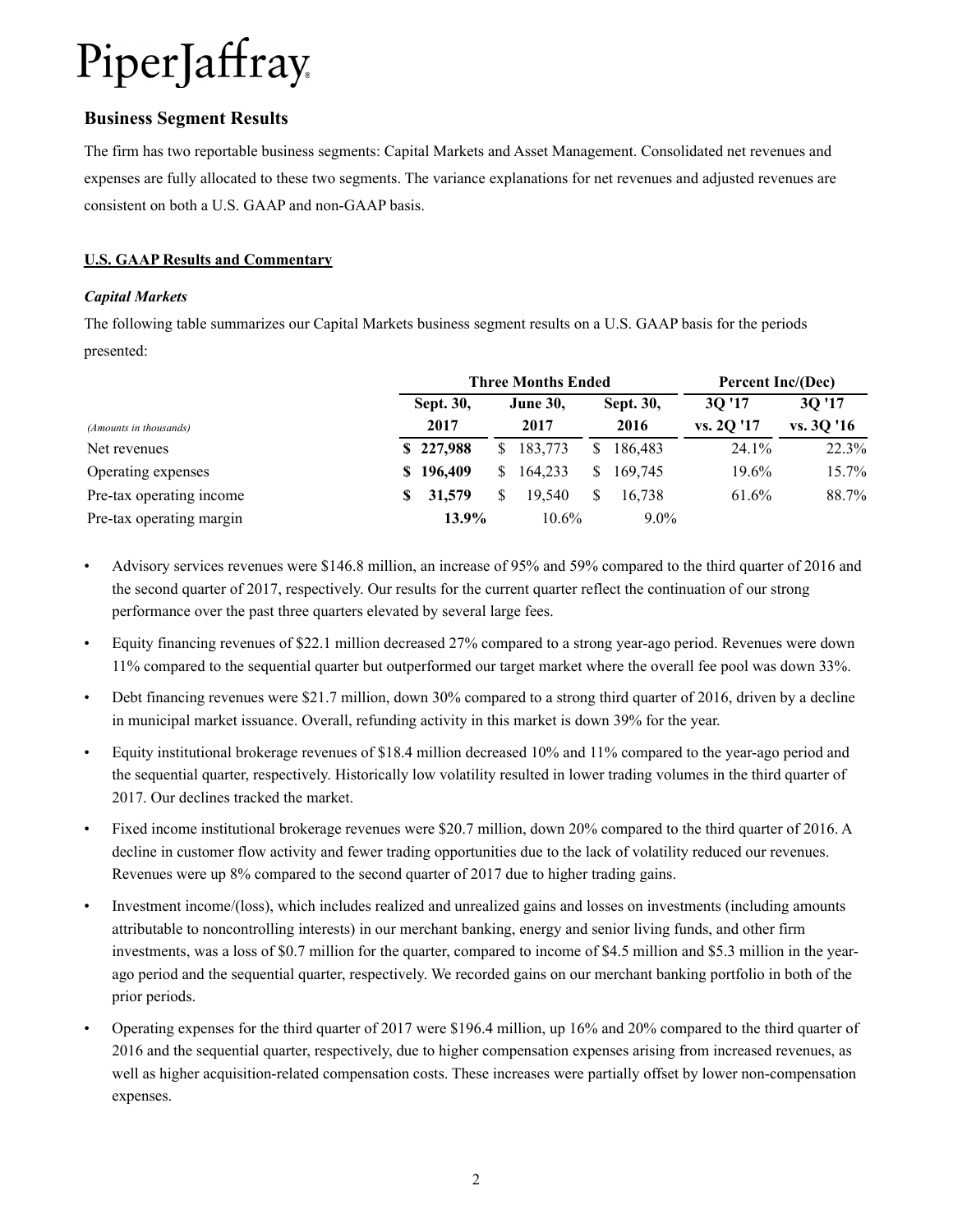• Segment pre-tax operating margin was 13.9% compared to 9.0% in the year-ago period and 10.6% in the second quarter of 2017. Pre-tax operating margin increased compared to both of the prior periods due to a lower non-compensation ratio driven by an increase in revenues, which was partially offset by higher acquisition-related compensation costs.

#### *Asset Management*

The following table summarizes our Asset Management business segment results on a U.S. GAAP basis for the periods presented:

|                                 |   | <b>Three Months Ended</b> |    | Percent Inc/(Dec) |   |           |            |            |
|---------------------------------|---|---------------------------|----|-------------------|---|-----------|------------|------------|
|                                 |   | Sept. 30,                 |    | <b>June 30,</b>   |   | Sept. 30, | 30'17      | 3Q '17     |
| (Amounts in thousands)          |   | 2017                      |    | 2017              |   | 2016      | vs. 20 '17 | vs. 3Q '16 |
| Management and performance fees |   | \$12,140                  | \$ | 13,689            | S | 13.903    | $(11.3)\%$ | $(12.7)\%$ |
| Investment income               | S | 439                       | S  | 283               | S | 461       | 55.1 %     | $(4.8)\%$  |
| Operating expenses              |   | \$126,394                 | S  | 13.645            |   | 12.651    | 826.3 %    | 899.1 %    |
| Pre-tax operating income/(loss) |   | \$(113, 815)              | \$ | 327               |   | 1.713     | N/M        | N/M        |
| Pre-tax operating margin        |   | $(904.8)\%$               |    | 2.3%              |   | 11.9%     |            |            |

*N/M — Not meaningful*

- AUM was \$7.6 billion at the end of the third quarter of 2017, compared to \$8.4 billion in the year-ago period and \$8.6 billion at the end of the second quarter of 2017. The decline in AUM sequentially is primarily attributable to our remixing efforts as we exited our more narrow Japan value product offering during the quarter.
- Management and performance fees of \$12.1 million decreased 13% and 11% compared to the year-ago period and the sequential quarter, respectively, due primarily to lower management fees from our equity strategies. The decrease resulted from lower average AUM due to net client outflows which were exacerbated by our efforts to remix our product offerings to a broader set of more scalable products.
- Operating expenses for the current quarter were \$126.4 million, compared to \$12.7 million and \$13.6 million for the year-ago period and the second quarter of 2017, respectively. In the third quarter of 2017, we recorded a non-cash goodwill impairment charge of \$114.4 million.
- The negative segment pre-tax operating margin in the third quarter of 2017 is due to the \$114.4 million goodwill impairment charge.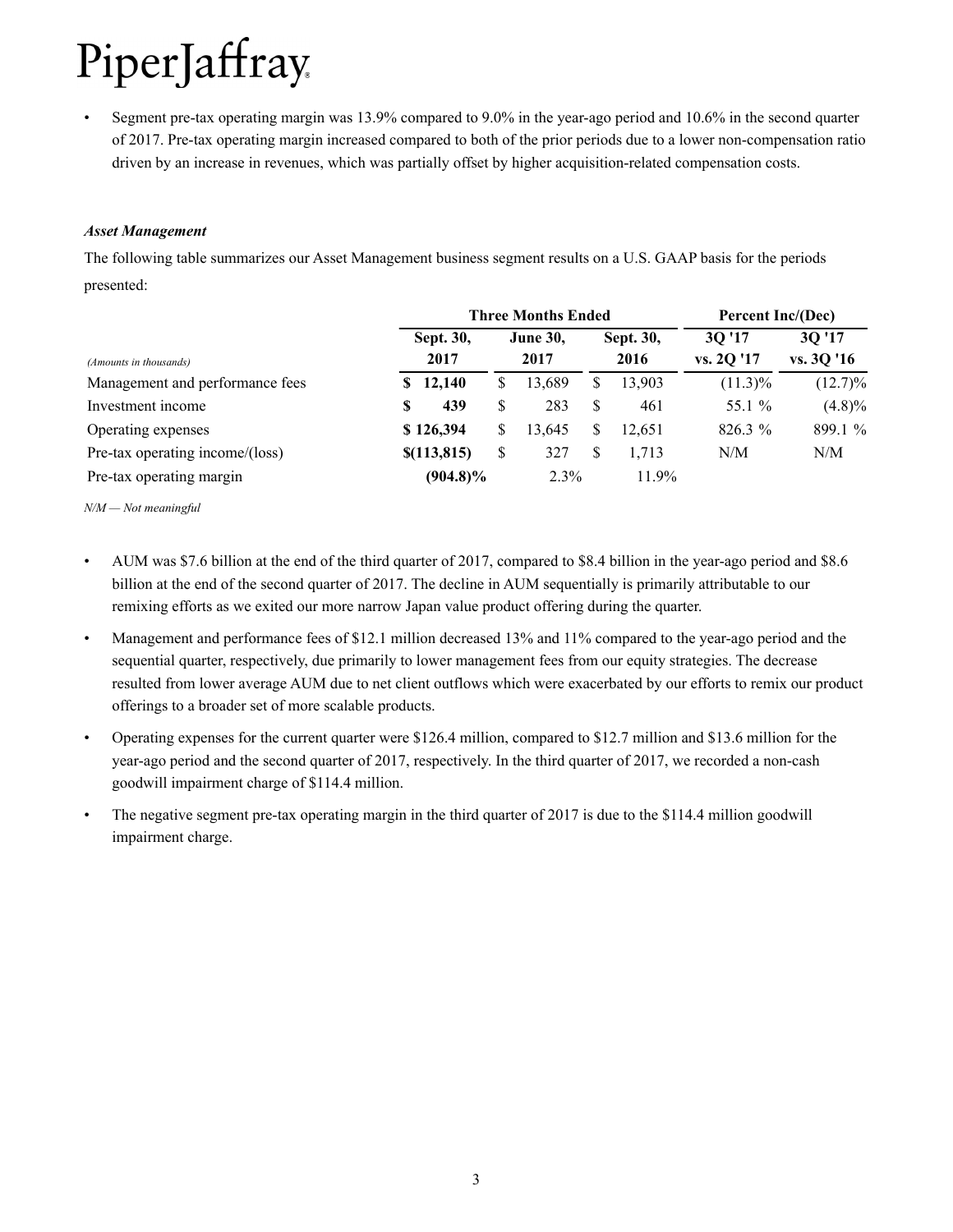#### **Non-GAAP Results and Commentary**

Throughout this section of the press release we present financial measures that are not prepared in accordance with U.S. generally accepted accounting principles ("U.S. GAAP"). The non-GAAP financial measures include adjustments to exclude (1) revenues and expenses related to noncontrolling interests, (2) amortization of intangible assets related to acquisitions, (3) compensation and non-compensation expenses from acquisition-related agreements, (4) restructuring and acquisition integration costs and (5) goodwill impairment charges. Management believes that presenting results and measures on this adjusted basis alongside U.S. GAAP measures provides the most meaningful basis for comparison of its operating results across periods, and enhances the overall understanding of our current financial performance by excluding certain items that may not be indicative of our core operating results. The non-GAAP financial measures should be considered in addition to, not as a substitute for, measures of financial performance prepared in accordance with U.S. GAAP. For a detailed explanation of the adjustments made to the corresponding U.S. GAAP measures, see "Reconciliation of U.S. GAAP to Selected Summary Financial Information."

#### *Capital Markets*

The following table summarizes our Capital Markets business segment results on a non-GAAP basis for the periods presented:

|                                   |   | <b>Three Months Ended</b> |    |                 |              |           |           | <b>Percent Inc/(Dec)</b> |  |  |
|-----------------------------------|---|---------------------------|----|-----------------|--------------|-----------|-----------|--------------------------|--|--|
|                                   |   | Sept. 30,                 |    | <b>June 30,</b> |              | Sept. 30, | 30'17     | 30'17                    |  |  |
| (Amounts in thousands)            |   | 2017                      |    | 2017            |              | 2016      | vs. 2O'17 | vs. 3Q '16               |  |  |
| Adjusted net revenues             |   | \$228,972                 |    | \$181,806       | <sup>S</sup> | 184.637   | 25.9%     | 24.0%                    |  |  |
| Adjusted operating expenses       |   | \$179,269                 | S. | 152,847         | S.           | 154.378   | $17.3\%$  | 16.1%                    |  |  |
| Adjusted pre-tax operating income | S | 49,703                    |    | 28.959          |              | 30.259    | 71.6%     | 64.3%                    |  |  |
| Adjusted pre-tax operating margin |   | 21.7%                     |    | $15.9\%$        |              | $16.4\%$  |           |                          |  |  |

The variance explanations for adjusted net revenues on a non-GAAP basis are consistent with those for net revenues on a U.S. GAAP basis.

- Adjusted operating expenses for the third quarter of 2017 were \$179.3 million, up 16% and 17% compared to the third quarter of 2016 and the second quarter of 2017, respectively, due to higher compensation expenses as a result of increased revenues and profitability.
- Adjusted segment pre-tax operating margin was 21.7% compared to 16.4% in the year-ago period and 15.9% in the second quarter of 2017. Adjusted pre-tax operating margin was higher compared to both of the prior periods due to operating leverage as a result of higher revenues. A comparison to our third quarter of 2016 results illustrates the impact of operating leverage. Adjusted net revenues increased 24% and adjusted operating expenses increased 16% compared to the third quarter of 2016, reflecting operating leverage in the business.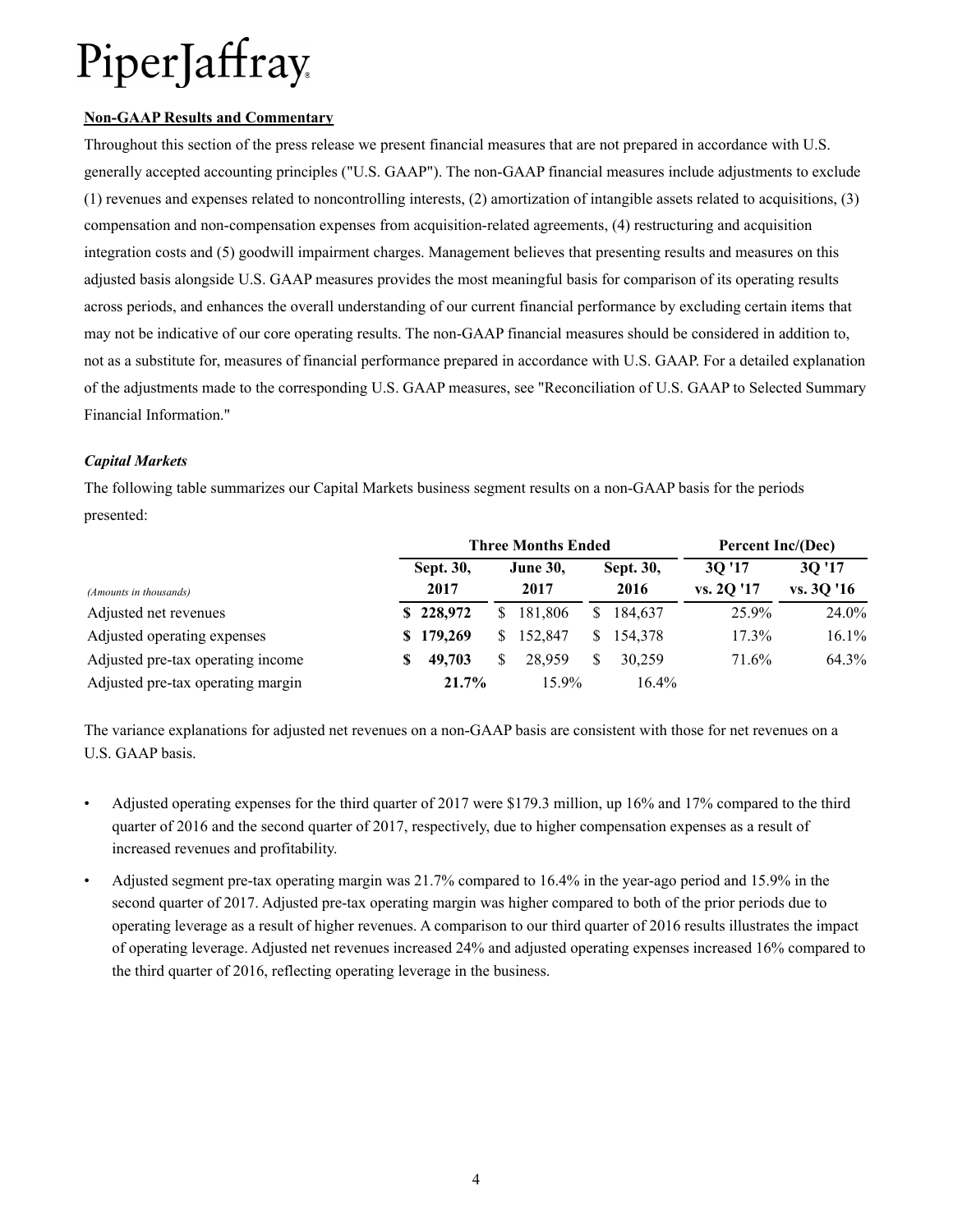#### *Asset Management*

The following table summarizes our Asset Management business segment results on a non-GAAP basis for the periods presented:

|                                                                            |      |                  |      | <b>Three Months Ended</b> |   |           | Percent Inc/(Dec) |            |  |
|----------------------------------------------------------------------------|------|------------------|------|---------------------------|---|-----------|-------------------|------------|--|
|                                                                            |      | <b>Sept. 30,</b> |      | <b>June 30,</b>           |   | Sept. 30, | 30'17             | 30'17      |  |
| (Amounts in thousands)                                                     | 2017 |                  | 2017 |                           |   | 2016      | vs. 2Q '17        | vs. 3Q '16 |  |
| Adjusted management and performance fees                                   | S    | 12,140           | S    | 13,689                    | S | 13,903    | $(11.3)\%$        | $(12.7)\%$ |  |
| Adjusted investment income                                                 | \$   | 439              | \$   | 283                       | S | 461       | 55.1 %            | $(4.8)\%$  |  |
| Adjusted operating expenses                                                | S    | 10,753           | \$   | 12,368                    | S | 11,264    | $(13.1)\%$        | $(4.5)\%$  |  |
| Adjusted pre-tax operating income                                          | S    | 1,826            | \$   | 1,604                     | S | 3,100     | 13.8 %            | $(41.1)\%$ |  |
| Adjusted pre-tax operating margin                                          |      | 14.5%            |      | 11.5%                     |   | 21.6%     |                   |            |  |
| Adjusted segment pre-tax operating margin<br>excluding investment income * |      | $11.4\%$         |      | $9.7\%$                   |   | $19.0\%$  |                   |            |  |

*\* Management believes that presenting adjusted segment pre-tax operating margin excluding investment income, a non-GAAP measure, provides the most meaningful basis for comparison of the operating results for the Asset Management segment across periods.* 

The variance explanations for adjusted net revenues on a non-GAAP basis are consistent with those for the corresponding measures on a U.S. GAAP basis. The difference between our operating expenses on a U.S. GAAP basis and our adjusted operating expenses on a non-GAAP basis is due to goodwill impairment charges and intangible asset amortization expense. See the discussion above on AUM.

- Adjusted operating expenses for the third quarter of 2017 were \$10.8 million, down 5% and 13% compared to the third quarter of 2016 and the second quarter of 2017, respectively, due to lower expenses resulting from reduced headcount associated with our product remixing efforts.
- Adjusted segment pre-tax operating margin was 14.5% compared to 21.6% in the year-ago period and 11.5% in the second quarter of 2017. Excluding investment income on firm capital invested in our strategies, adjusted segment pre-tax operating margin related to our core asset management operations was 11.4% in the third quarter of 2017, compared to 19.0% in the year-ago period and 9.7% in the sequential quarter. Adjusted pre-tax operating margin declined compared to the third quarter of 2016 due to lower management fees. Adjusted pre-tax operating margin improved compared to the second quarter of 2017 due to lower non-compensation expenses.

### **Income Taxes**

Effective as of January 1, 2017, new accounting guidance requires us to recognize the income tax effects of stock-based compensation awards in the income statement when the awards vest, rather than as additional paid-in capital. For the three and nine months ended September 30, 2017, we recorded a tax benefit of \$0.3 million and \$9.1 million, respectively, related to restricted stock vesting at values greater than the grant price.

### **Dividends**

Our Board of Directors has declared a cash dividend on the company's common stock of \$0.3125 per share to be paid on December 15, 2017, to shareholders of record as of the close of business on November 29, 2017. We initiated the payment of a dividend in the first quarter of 2017 as another way of returning capital to our shareholders and reflects the level and stability of our earnings.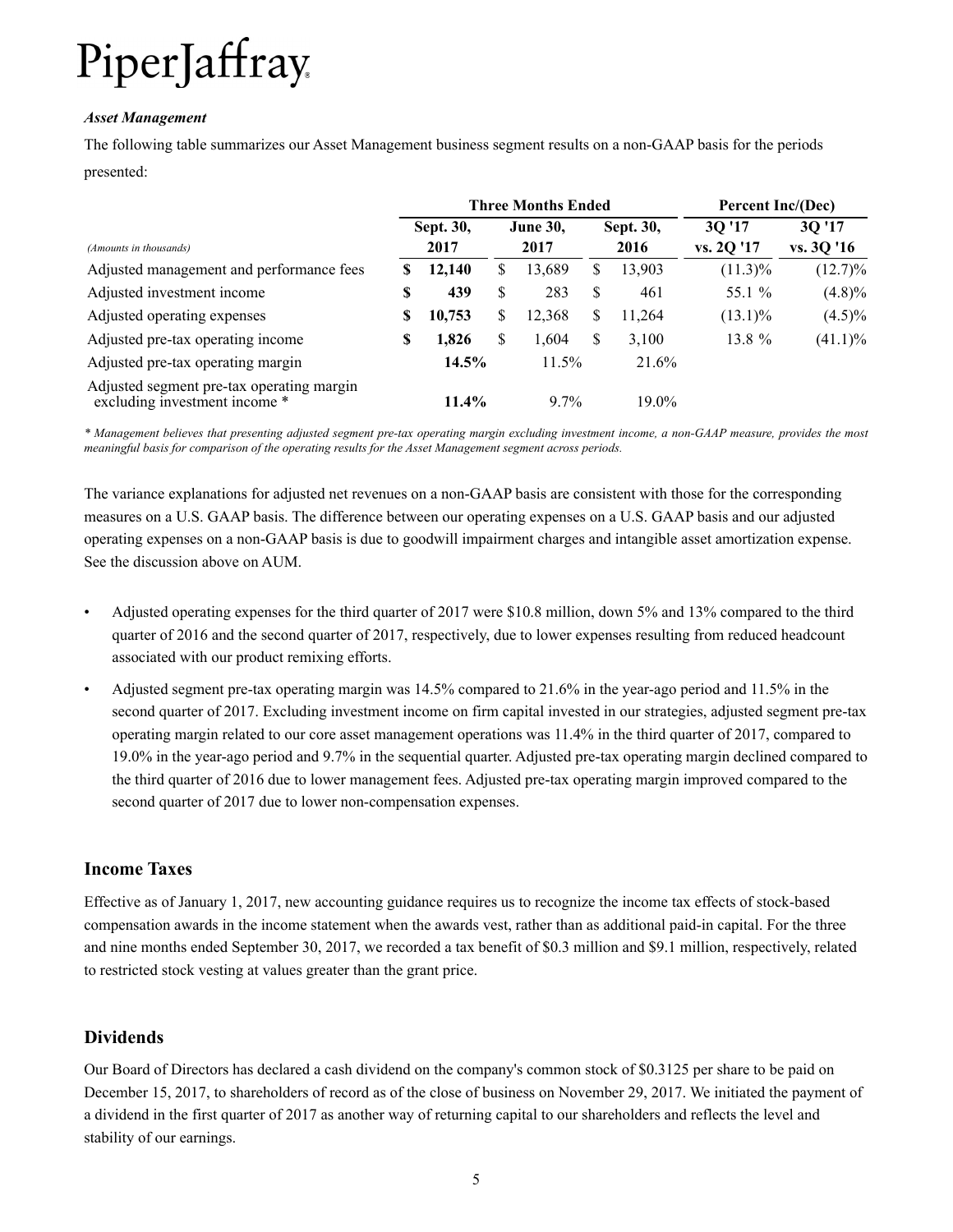### **Additional Shareholder Information**

|                                                                                      |                 | For the Quarter Ended |                 |  |
|--------------------------------------------------------------------------------------|-----------------|-----------------------|-----------------|--|
|                                                                                      | Sept. 30, 2017  | June 30, 2017         | Sept. 30, 2016  |  |
| <b>Full time employees</b>                                                           | 1,275           | 1,291                 | 1,299           |  |
| <b>Equity financings</b>                                                             |                 |                       |                 |  |
| $#$ of transactions                                                                  | 16              | 17                    | 25              |  |
| Capital raised                                                                       | \$1.9 billion   | \$3.9 billion         | \$4.9 billion   |  |
| <b>Municipal negotiated issuances</b>                                                |                 |                       |                 |  |
| $#$ of transactions                                                                  | 139             | 140                   | 184             |  |
| Par value                                                                            | \$3.4 billion   | \$3.5 billion         | \$4.3 billion   |  |
| <b>Advisory transactions</b>                                                         |                 |                       |                 |  |
| # of transactions                                                                    | 43              | 46                    | 46              |  |
| Aggregate deal value                                                                 | \$11.3 billion  | \$8.1 billion         | \$5.8 billion   |  |
| <b>Asset Management</b>                                                              |                 |                       |                 |  |
| <b>AUM</b>                                                                           | \$7.6 billion   | \$8.6 billion         | \$8.4 billion   |  |
| Common shareholders' equity                                                          | \$738.3 million | \$789.6 million       | \$784.5 million |  |
| Number of common shares outstanding<br>(in thousands)                                | 12,900          | 12,873                | 12,275          |  |
| Rolling 12 month return on average common<br>shareholders' equity *                  | $(6.8)\%$       | $1.0\%$               | 3.6%            |  |
| Adjusted rolling 12 month return on average<br>common shareholders' equity $\dagger$ | 13.9%           | 12.4%                 | $8.4\%$         |  |
| Book value per share                                                                 | \$57.23         | \$61.34               | \$63.91         |  |
| Tangible book value per share $\ddagger$                                             | \$48.89         | \$43.79               | \$37.80         |  |

\* Rolling 12 month return on average common shareholders' equity is computed by dividing net income applicable to Piper Jaffray Companies' for the last 12 months by average monthly common shareholders' equity.

† Adjusted rolling 12 month return on average common shareholders' equity, a non-GAAP measure, is computed by dividing adjusted net income for the last 12 months by average monthly common shareholders' equity. For a detailed explanation of the components of adjusted net income, see "Reconciliation of U.S. GAAP to Selected Summary Financial Information." Management believes that the adjusted rolling 12 month return on average common shareholders' equity provides a meaningful measure of our return on the core operating results of the business.

‡ Tangible book value per share, a non-GAAP measure, is computed by dividing tangible common shareholders' equity by common shares outstanding. Tangible common shareholders' equity equals total common shareholders' equity less goodwill and identifiable intangible assets. Management believes that tangible book value per share is a meaningful measure of the tangible assets deployed in our business. Shareholders' equity is the most directly comparable U.S. GAAPfinancial measure to tangible shareholders'equity. The following is a reconciliation of shareholders'equity to tangible shareholders' equity:

|                                                     | As of          | As of |               |  | As of          |
|-----------------------------------------------------|----------------|-------|---------------|--|----------------|
| (Amounts in thousands)                              | Sept. 30, 2017 |       | June 30, 2017 |  | Sept. 30, 2016 |
| Common shareholders' equity                         | 738.266        |       | 789.575       |  | 784.480        |
| Deduct: goodwill and identifiable intangible assets | 107.623        |       | 225.808       |  | 320.480        |
| Tangible common shareholders' equity                | 630.643        |       | 563.767       |  | 464.000        |

## **Conference Call**

Andrew S. Duff, chairman and chief executive officer, and Debbra L. Schoneman, chief financial officer, will hold a conference call to review the financial results on Thursday, October 26, 2017, at 9:00 a.m. ET (8:00 a.m. CT). The earnings release will be available on or after October 26, 2017, at the firm's Web site at www.piperjaffray.com. The call can be accessed via webcast or by dialing (888) 810-0209 or (706) 902-1361 (international) and referencing reservation #91872036. Callers should dial in at least 15 minutes prior to the call time. A replay of the conference call will be available beginning at approximately 12:00 p.m. ET (11:00 a.m. CT) on October 26, 2017 at the same Web address or by calling (855) 859-2056 and referencing reservation #91872036.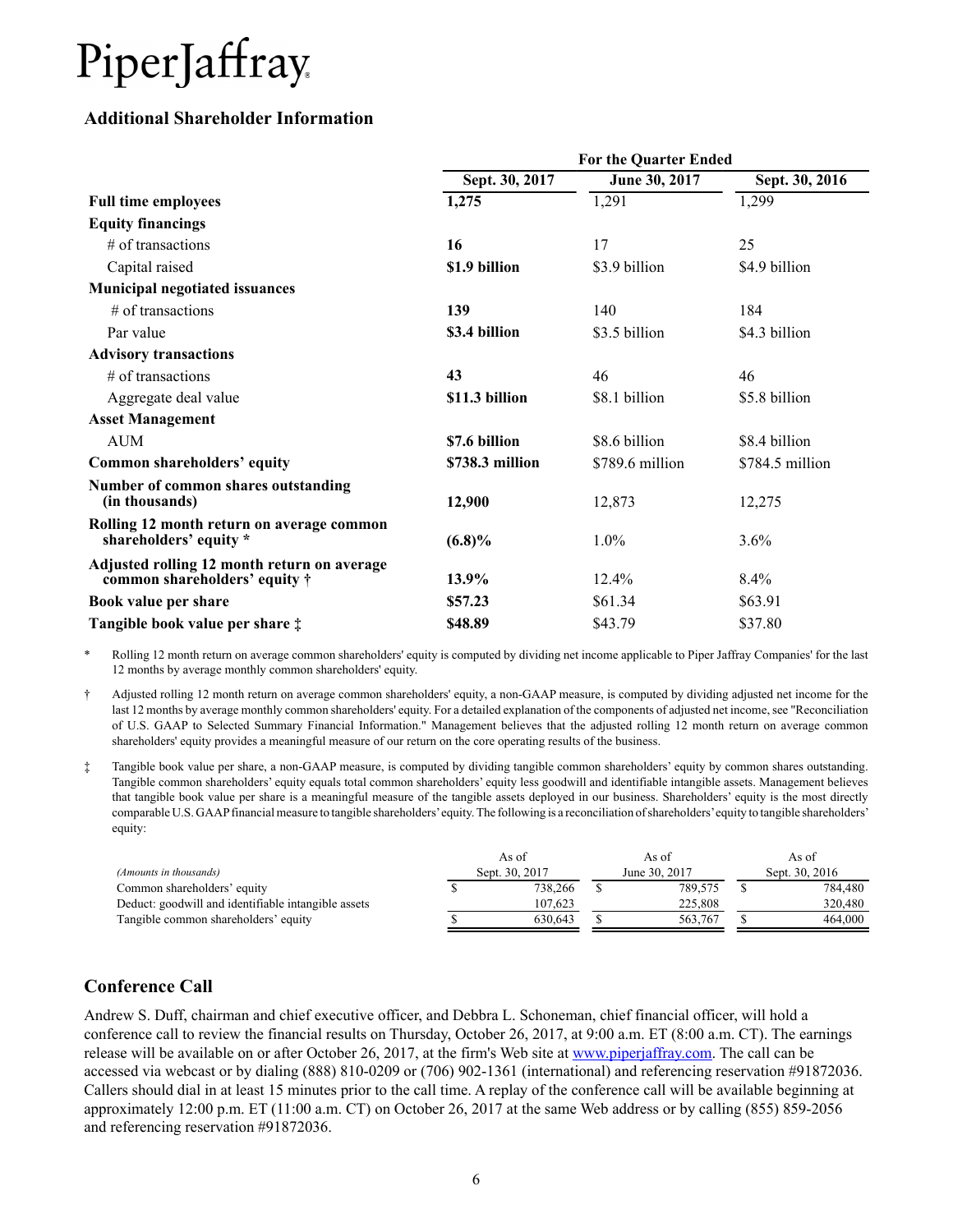### **About Piper Jaffray**

Piper Jaffray is an investment bank and asset management firm serving clients in the U.S. and internationally. Proven advisory teams combine deep industry, product and sector expertise with ready access to capital. Founded in 1895, the firm is headquartered in Minneapolis and has offices across the United States and in London, Aberdeen, Hong Kong and Zurich. www.piperjaffray.com

#### **Investor Relations Contact**

Tom Smith Tel: (612)303-6336

## **Cautionary Note Regarding Forward-Looking Statements**

This press release and the conference call to discuss the contents of this press release contain forward-looking statements. Statements that are not historical or current facts, including statements about beliefs and expectations, are forward-looking statements and are subject to significant risks and uncertainties that are difficult to predict. These forward-looking statements cover, among other things, statements made about political, economic and market conditions (including the outlook for equity markets and the interest rate environment), the environment and prospects for corporate advisory, capital markets and public finance transactions (including our performance in specific sectors and the outlook for future quarters), as well as our equity and fixed income brokerage and our asset management business, anticipated financial results generally (including expectations regarding our non-compensation expenses, compensation and benefits expense, compensation ratio, revenue levels, operating margins, earnings per share, effective tax rate, and return on equity), current deal pipelines (or backlogs), the liquidity of fixed income markets and impact on our related inventory, our strategic priorities (including the diversification of our product platform and growth in public finance, asset management, and corporate advisory), our remixing efforts for current product offerings, our ability to pay quarterly dividends to our shareholders, or other similar matters.

Forward-looking statements involve inherent risks and uncertainties, both known and unknown, and important factors could cause actual results to differ materially from those anticipated or discussed in the forward-looking statements. These risks, uncertainties and important factors include, but are not limited to, the following:

- market and economic conditions or developments may be unfavorable, including in specific sectors in which we operate, and these conditions or developments, such as market fluctuations or volatility, may adversely affect our business, revenue levels and profitability;
- net revenues from equity and debt financings and corporate advisory engagements may vary materially depending on the number, size, and timing of completed transactions, and completed transactions do not generally provide for subsequent engagements;
- the volume of anticipated investment banking transactions as reflected in our deal pipelines (and the net revenues we earn from such transactions) may differ from expected results if there is a decline in macroeconomic conditions or the financial markets, or if the terms of any transactions are modified;
- asset management revenue may vary based on product trends favoring passive investment products, and investment performance and market factors, with market factors impacting certain sectors that are more heavily weighted to our business, e.g. energybased MLP funds;
- interest rate volatility, especially if the changes are rapid or severe, could negatively impact our fixed income institutional business and the negative impact could be exaggerated by reduced liquidity in the fixed income markets; and
- our stock price may fluctuate as a result of several factors, including but not limited to, changes in our revenues and operating results.

A further listing and description of these and other risks, uncertainties and important factors can be found in the sections titled "Risk Factors" in Part I, Item 1A of our Annual Report on Form 10-K for the year ended December 31, 2016 and "Management's Discussion and Analysis of Financial Condition and Results of Operations" in Part II, Item 7 of our Annual Report on Form 10-K for the year ended December 31, 2016, and updated in our subsequent reports filed with the SEC (available at our Web site at www.piperjaffray.com and at the SEC Web site at www.sec.gov).

Forward-looking statements speak only as of the date they are made, and readers are cautioned not to place undue reliance on them. We undertake no obligation to update them in light of new information or future events.

© 2017 Piper Jaffray Companies, 800 Nicollet Mall, Suite 1000, Minneapolis, Minnesota 55402-7020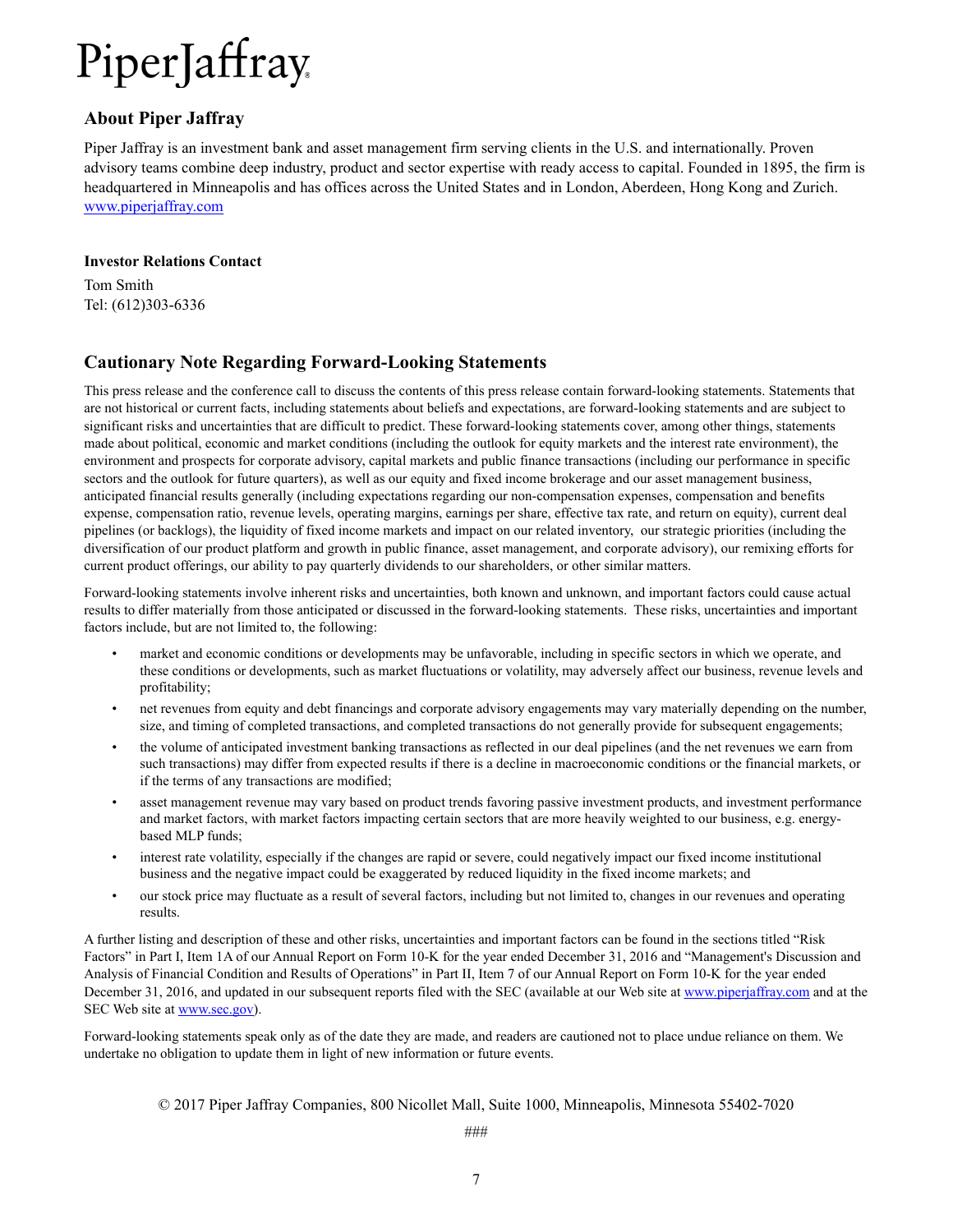#### **Piper Jaffray Companies Preliminary Results of Operations (U.S. GAAP – Unaudited)**

|                                                                                               |                       | <b>Three Months Ended</b> |              | Percent Inc/(Dec)                                           |                                                             | <b>Nine Months Ended</b> |               |                                                             |
|-----------------------------------------------------------------------------------------------|-----------------------|---------------------------|--------------|-------------------------------------------------------------|-------------------------------------------------------------|--------------------------|---------------|-------------------------------------------------------------|
|                                                                                               | Sept. 30,             | <b>June 30,</b>           | Sept. 30,    | 3Q '17                                                      | 3Q '17                                                      | Sept. 30,                | Sept. 30,     | Percent                                                     |
| (Amounts in thousands, except per share data)                                                 | 2017                  | 2017                      | 2016         | vs. 2Q '17                                                  | vs. 3Q '16                                                  | 2017                     | 2016          | Inc/(Dec)                                                   |
| <b>Revenues:</b>                                                                              |                       |                           |              |                                                             |                                                             |                          |               |                                                             |
| Investment banking                                                                            | \$190,482             | \$138,528                 | \$136,682    | 37.5%                                                       | 39.4%                                                       | \$461,260                | \$338,034     | 36.5 %                                                      |
| Institutional brokerage                                                                       | 34,873                | 37,074                    | 42,189       | (5.9)                                                       | (17.3)                                                      | 111,083                  | 122,423       | (9.3)                                                       |
| Asset management                                                                              | 12,818                | 15,186                    | 15,256       | (15.6)                                                      | (16.0)                                                      | 44,011                   | 43,699        | 0.7                                                         |
| Interest                                                                                      | 7,164                 | 7,766                     | 7,343        | (7.8)                                                       | (2.4)                                                       | 22,649                   | 24,094        | (6.0)                                                       |
| Investment income/(loss)                                                                      | (422)                 | 5,453                     | 4,806        | N/M                                                         | N/M                                                         | 15,406                   | 14,019        | 9.9                                                         |
| Total revenues                                                                                | 244,915               | 204,007                   | 206,276      | 20.1                                                        | 18.7                                                        | 654,409                  | 542,269       | 20.7                                                        |
| Interest expense                                                                              | 4,348                 | 6,262                     | 5,429        | (30.6)                                                      | (19.9)                                                      | 15,568                   | 17,383        | (10.4)                                                      |
| Net revenues                                                                                  | 240,567               | 197,745                   | 200,847      | 21.7                                                        | 19.8                                                        | 638,841                  | 524,886       | 21.7                                                        |
| Non-interest expenses:                                                                        |                       |                           |              |                                                             |                                                             |                          |               |                                                             |
| Compensation and benefits                                                                     | 169,469               | 134,314                   | 135,186      | 26.2                                                        | 25.4                                                        | 438,161                  | 356,770       | 22.8                                                        |
| Outside services                                                                              | 7,495                 | 9,789                     | 10,288       | (23.4)                                                      | (27.1)                                                      | 27,612                   | 28,923        | (4.5)                                                       |
| Occupancy and equipment                                                                       | 8,127                 | 8,257                     | 8,743        | (1.6)                                                       | (7.0)                                                       | 24,846                   | 25,311        | (1.8)                                                       |
| Communications                                                                                | 7,136                 | 7,273                     | 7,845        | (1.9)                                                       | (9.0)                                                       | 22,025                   | 22,469        | (2.0)                                                       |
| Marketing and business development                                                            | 6,683                 | 8,282                     | 7,629        | (19.3)                                                      | (12.4)                                                      | 22,512                   | 23,804        | (5.4)                                                       |
| Trade execution and clearance                                                                 | 2,125                 | 1,928                     | 2,008        | 10.2                                                        | 5.8                                                         | 5,864                    | 5,686         | 3.1                                                         |
| Restructuring and integration costs                                                           |                       |                           |              |                                                             |                                                             |                          | 10,206        | (100.0)                                                     |
| Goodwill impairment                                                                           | 114,363               | $\overline{\phantom{0}}$  |              | N/M                                                         | ${\rm N/M}$                                                 | 114,363                  |               | N/M                                                         |
| Intangible asset amortization                                                                 | 3,822                 | 3,822                     | 8,010        |                                                             | (52.3)                                                      | 11,466                   | 15,400        | (25.5)                                                      |
| Back office conversion costs                                                                  | 1,293                 | 868                       |              | 49.0                                                        | $\ensuremath{\text{N}}\xspace/\ensuremath{\text{M}}\xspace$ | 3,027                    |               | $\ensuremath{\text{N}}\xspace/\ensuremath{\text{M}}\xspace$ |
| Other operating expenses                                                                      | 2,290                 | 3,345                     | 2,687        | (31.5)                                                      | (14.8)                                                      | 8,525                    | 7,915         | 7.7                                                         |
| Total non-interest expenses                                                                   | 322,803               | 177,878                   | 182,396      | 81.5                                                        | 77.0                                                        | 678,401                  | 496,484       | 36.6                                                        |
|                                                                                               |                       |                           |              |                                                             |                                                             |                          |               |                                                             |
| Income/(loss) before income tax<br>expense/(benefit)                                          | (82, 236)             | 19,867                    | 18,451       | N/M                                                         | $\ensuremath{\text{N}}/\ensuremath{\text{M}}$               | (39, 560)                | 28,402        | $\ensuremath{\text{N}}\xspace/\ensuremath{\text{M}}\xspace$ |
| Income tax expense/(benefit)                                                                  | (31, 423)             | 4,906                     | 6,515        | N/M                                                         | N/M                                                         | (26,912)                 | 8,767         | $\ensuremath{\text{N}}\xspace/\ensuremath{\text{M}}\xspace$ |
| Net income/(loss)                                                                             | (50, 813)             | 14,961                    | 11,936       | N/M                                                         | N/M                                                         | (12, 648)                | 19,635        | N/M                                                         |
| Net income/(loss) applicable to<br>noncontrolling interests                                   | (1,100)               | 1,388                     | 1,278        | N/M                                                         | N/M                                                         | 3,217                    | 4,602         | (30.1)                                                      |
| Net income/(loss) applicable to<br><b>Piper Jaffray Companies (a)</b>                         | (49, 713)<br>Y.       | 13,573<br>\$.             | 10,658<br>\$ | N/M                                                         | N/M                                                         | \$(15,865)               | 15,033<br>\$. | N/M                                                         |
| Net income/(loss) applicable to<br><b>Piper Jaffray Companies'</b><br>common shareholders (a) | (50, 415)<br>S.       | \$11,522                  | 8,582<br>-\$ | N/M                                                         | N/M                                                         | \$(18, 106)              | \$12,476      | N/M                                                         |
| Earnings/(loss) per common share                                                              |                       |                           |              |                                                             |                                                             |                          |               |                                                             |
|                                                                                               |                       |                           |              |                                                             |                                                             |                          |               |                                                             |
| Basic                                                                                         | \$<br>(3.91)          | 0.89<br>\$                | 0.70<br>\$   | $\ensuremath{\text{N}}\xspace/\ensuremath{\text{M}}\xspace$ | $\ensuremath{\text{N}}/\ensuremath{\text{M}}$               | (1.42)<br>\$             | 0.98<br>\$    | N/M                                                         |
| Diluted                                                                                       | \$<br>$(3.91)$ (b) \$ | 0.89                      | $\$$<br>0.70 | $\ensuremath{\text{N}}\xspace/\ensuremath{\text{M}}\xspace$ | $\ensuremath{\text{N}}\xspace/\ensuremath{\text{M}}\xspace$ | \$<br>$(1.42)$ (b) \$    | 0.97          | $\ensuremath{\text{N}}\xspace/\ensuremath{\text{M}}\xspace$ |
| Dividends declared per<br>common share                                                        | \$<br>0.31            | \$<br>0.31                | \$           |                                                             | $\ensuremath{\text{N}}/\ensuremath{\text{M}}$               | \$<br>0.94               | \$            | N/M                                                         |
| Weighted average number of<br>common shares outstanding<br>Basic                              | 12,898                | 12,826                    | 12,282       | 0.6%                                                        | 5.0%                                                        | 12,774                   | 12,787        | $(0.1)\%$                                                   |
| Diluted                                                                                       | 12,975                | 12,937                    | 12,298       | 0.3%                                                        | 5.5%                                                        | 12,945                   | 12,801        | $1.1\%$                                                     |
|                                                                                               |                       |                           |              |                                                             |                                                             |                          |               |                                                             |

*N/M — Not meaningful*

*(a) Net income applicable to Piper Jaffray Companies is the total net income earned by the Company. Piper Jaffray Companies calculates earnings per common share using the two-class method, which requires the allocation of consolidated net income between common shareholders and participating security holders, which in the case of Piper Jaffray Companies, represents unvested restricted stock with dividend rights.*

*(b) Earnings per diluted common share is calculated using the basic weighted average number of common shares outstanding for periods in which a loss is incurred.*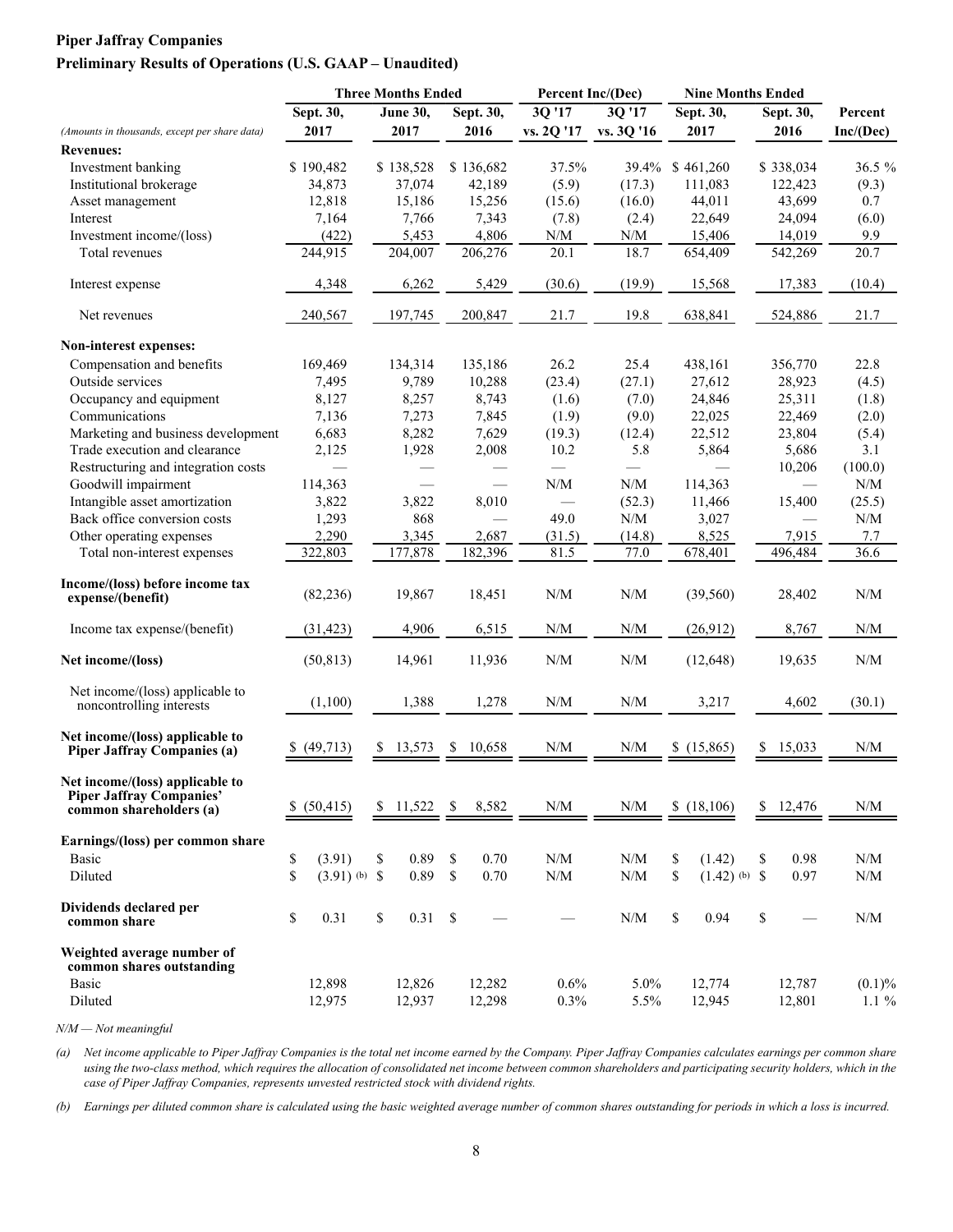## **Piper Jaffray Companies Preliminary Segment Data (U.S. GAAP – Unaudited)**

|                                                     |                   | <b>Three Months Ended</b> |                   | Percent Inc/(Dec)                             |                                                             | <b>Nine Months Ended</b> |                   |                                                             |
|-----------------------------------------------------|-------------------|---------------------------|-------------------|-----------------------------------------------|-------------------------------------------------------------|--------------------------|-------------------|-------------------------------------------------------------|
| (Dollars in thousands)                              | Sept. 30,<br>2017 | June $30,$<br>2017        | Sept. 30,<br>2016 | 3Q '17<br>vs. 2Q '17                          | 3Q '17<br>vs. 3Q '16                                        | Sept. 30,<br>2017        | Sept. 30,<br>2016 | Percent<br>Inc/(Dec)                                        |
| <b>Capital Markets</b>                              |                   |                           |                   |                                               |                                                             |                          |                   |                                                             |
| Investment banking                                  |                   |                           |                   |                                               |                                                             |                          |                   |                                                             |
| Financing                                           |                   |                           |                   |                                               |                                                             |                          |                   |                                                             |
| Equities                                            | \$<br>22,117      | \$24,730                  | \$30,479          | $(10.6)\%$                                    | $(27.4)\%$                                                  | 70,229<br>-S             | \$53,831          | 30.5%                                                       |
| Debt                                                | 21,687            | 21,971                    | 30,898            | (1.3)                                         | (29.8)                                                      | 60,066                   | 80,195            | (25.1)                                                      |
| Advisory services                                   | 146,816           | 92,507                    | 75,230            | 58.7                                          | 95.2                                                        | 332,205                  | 204,971           | 62.1                                                        |
| Total investment banking                            | 190,620           | 139,208                   | 136,607           | 36.9                                          | 39.5                                                        | 462,500                  | 338,997           | 36.4                                                        |
| Institutional sales and trading                     |                   |                           |                   |                                               |                                                             |                          |                   |                                                             |
| Equities                                            | 18,410            | 20,569                    | 20,492            | (10.5)                                        | (10.2)                                                      | 59,085                   | 62,773            | (5.9)                                                       |
| Fixed income                                        | 20,676            | 19,221                    | 25,812            | 7.6                                           | (19.9)                                                      | 63,137                   | 71,818            | (12.1)                                                      |
| Total institutional sales and<br>trading            | 39,086            | 39,790                    | 46,304            | (1.8)                                         | (15.6)                                                      | 122,222                  | 134,591           | (9.2)                                                       |
| Management and performance<br>fees                  | 678               | 1,497                     | 1,353             | (54.7)                                        | (49.9)                                                      | 4,172                    | 4,112             | 1.5                                                         |
| Investment income/(loss)                            | (660)             | 5,307                     | 4,472             | N/M                                           | N/M                                                         | 15,155                   | 14,009            | 8.2                                                         |
| Long-term financing expenses                        | (1,736)           | (2,029)                   | (2,253)           | (14.4)                                        | (22.9)                                                      | (6,003)                  | (6, 838)          | (12.2)                                                      |
| Net revenues                                        | 227,988           | 183,773                   | 186,483           | 24.1                                          | 22.3                                                        | 598,046                  | 484,871           | 23.3                                                        |
| Operating expenses                                  | 196,409           | 164,233                   | 169,745           | 19.6                                          | 15.7                                                        | 524,702                  | 460,628           | 13.9                                                        |
| Segment pre-tax operating<br>income                 | 31,579<br>S.      | \$19,540                  | \$16,738          | $61.6~\%$                                     | 88.7 %                                                      | 73,344<br>-S             | \$24,243          | 202.5%                                                      |
| Segment pre-tax operating<br>margin                 | 13.9 %            | 10.6%                     | 9.0%              |                                               |                                                             | 12.3 %                   | 5.0%              |                                                             |
| <b>Asset Management</b>                             |                   |                           |                   |                                               |                                                             |                          |                   |                                                             |
| Management and performance<br>fees                  |                   |                           |                   |                                               |                                                             |                          |                   |                                                             |
| Management fees<br>Performance fees                 | \$12,140          | \$13,689                  | \$13,903          | $(11.3)\%$                                    | $(12.7)\%$                                                  | 39,839<br><sup>\$</sup>  | \$39,587          | 0.6%                                                        |
| Total management and                                | 12,140            | 13,689                    | 13,903            | (11.3)                                        | (12.7)                                                      | 39,839                   | 39,587            | 0.6                                                         |
| performance fees                                    |                   |                           |                   |                                               |                                                             |                          |                   |                                                             |
| Investment income                                   | 439               | 283                       | 461               | 55.1                                          | (4.8)                                                       | 956                      | 428               | 123.4                                                       |
| Net revenues                                        | 12,579            | 13,972                    | 14,364            | (10.0)                                        | (12.4)                                                      | 40,795                   | 40,015            | 1.9                                                         |
| Operating expenses                                  | 126,394<br>(a)    | 13,645                    | 12,651            | 826.3                                         | 899.1                                                       | 153,699<br>(a)           | 35,856            | 328.7                                                       |
| Segment pre-tax operating<br>$income/(\text{loss})$ | \$(113,815)       | \$<br>327                 | \$<br>1,713       | $\ensuremath{\text{N}}/\ensuremath{\text{M}}$ | $\ensuremath{\text{N}}\xspace/\ensuremath{\text{M}}\xspace$ | \$(112,904)              | \$<br>4,159       | $\ensuremath{\text{N}}\xspace/\ensuremath{\text{M}}\xspace$ |
| Segment pre-tax operating<br>margin                 | $(904.8)\%$       | 2.3%                      | 11.9%             |                                               |                                                             | $(276.8)\%$              | 10.4%             |                                                             |
| Total                                               |                   |                           |                   |                                               |                                                             |                          |                   |                                                             |
| Net revenues                                        | \$240,567         | \$197,745                 | \$200,847         | 21.7%                                         |                                                             | 19.8 % \$638,841         | \$524,886         | 21.7%                                                       |
| Operating expenses                                  | 322,803<br>(a)    | 177,878                   | 182,396           | 81.5                                          | 77.0                                                        | 678,401<br>(a)           | 496,484           | 36.6                                                        |
| Pre-tax operating income/(loss)                     | \$ (82,236)       | \$19,867                  | \$18,451          | $\ensuremath{\text{N}}/\ensuremath{\text{M}}$ | $\ensuremath{\text{N}}/\ensuremath{\text{M}}$               | \$ (39,560)              | \$28,402          | N/M                                                         |
| Pre-tax operating margin                            | $(34.2)\%$        | $10.0\%$                  | 9.2%              |                                               |                                                             | (6.2)%                   | 5.4%              |                                                             |

*N/M — Not meaningful*

*(a) Includes a \$114.4 million goodwill impairment charge*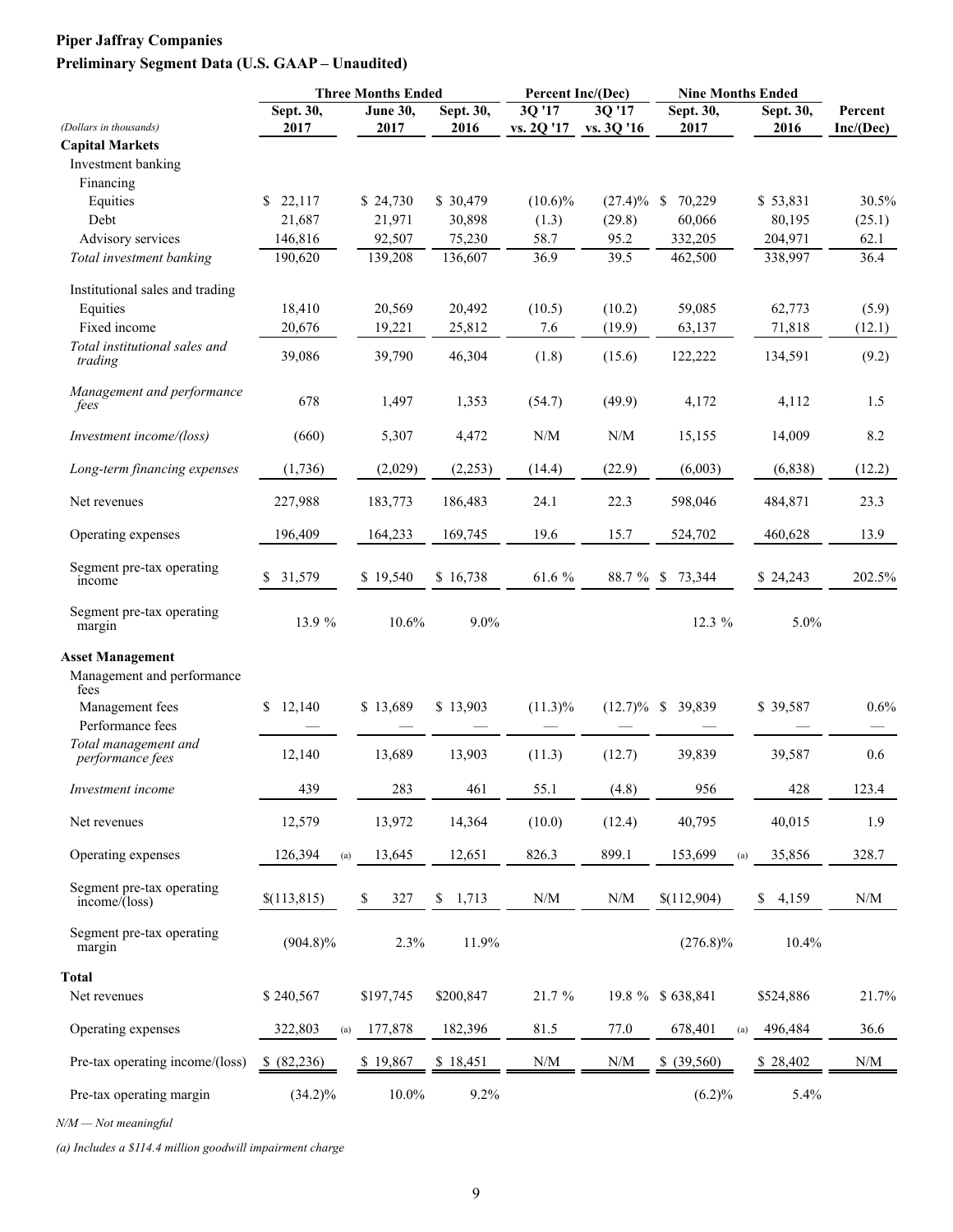#### **Piper Jaffray Companies**

#### **Preliminary Selected Summary Financial Information (Non-GAAP – Unaudited) (1)**

|                                                                                                  |                     | <b>Three Months Ended</b> |            | Percent Inc/(Dec) |            |                               | <b>Nine Months Ended</b> |           |
|--------------------------------------------------------------------------------------------------|---------------------|---------------------------|------------|-------------------|------------|-------------------------------|--------------------------|-----------|
|                                                                                                  | Sept. 30,           | <b>June 30,</b>           | Sept. 30,  | 3Q '17            | 30'17      | Sept. 30,                     | Sept. 30,                | Percent   |
| (Amounts in thousands, except per share data)                                                    | 2017                | 2017                      | 2016       | vs. 2Q '17        | vs. 3Q '16 | 2017                          | 2016                     | Inc/(Dec) |
| <b>Revenues:</b>                                                                                 |                     |                           |            |                   |            |                               |                          |           |
| Investment banking                                                                               | \$190,482           | \$138,528                 | \$136,682  | $37.5 \%$         | 39.4 %     | \$461,260                     | \$338,034                | 36.5%     |
| Institutional brokerage                                                                          | 34,873              | 37,074                    | 42,128     | (5.9)             | (17.2)     | 111,083                       | 122,240                  | (9.1)     |
| Asset management                                                                                 | 12,818              | 15,186                    | 15,256     | (15.6)            | (16.0)     | 44,011                        | 43,699                   | 0.7       |
| Interest                                                                                         | 7,164               | 7,766                     | 6,811      | (7.8)             | 5.2        | 22,649                        | 22,582                   | 0.3       |
| Investment income                                                                                | 562                 | 3,486                     | 3,373      | (83.9)            | (83.3)     | 10,526                        | 8,682                    | 21.2      |
| Total revenues                                                                                   | 245,899             | 202,040                   | 204,250    | 21.7              | 20.4       | 649.529                       | 535,237                  | 21.4      |
| Interest expense                                                                                 | 4,348               | 6,262                     | 5,249      | (30.6)            | (17.2)     | 15,568                        | 16,841                   | (7.6)     |
| Adjusted net revenues (2)                                                                        | \$241,551           | \$195,778                 | \$199,001  | 23.4 %            | 21.4 %     | \$633,961                     | \$518,396                | 22.3%     |
| Non-interest expenses:                                                                           |                     |                           |            |                   |            |                               |                          |           |
| Adjusted compensation and benefits (3) \$155,160                                                 |                     | \$126,223                 | \$127,010  | 22.9 %            | 22.2 %     | \$407,860                     | \$335,226                | 21.7%     |
| Ratio of adjusted compensation and<br>benefits to adjusted net revenues                          | 64.2%               | 64.5%                     | 63.8%      |                   |            | 64.3%                         | 64.7%                    |           |
| Adjusted non-compensation<br>expenses $(4)$                                                      | 34,862              | \$38,992                  | \$ 38.632  | $(10.6)\%$        |            | $(9.8)\%$ \$112,320           | \$112.220                | 0.1%      |
| Ratio of adjusted non-compensation<br>expenses to adjusted net revenues                          | 14.4%               | 19.9%                     | 19.4%      |                   |            | 17.7%                         | 21.6%                    |           |
| <b>Adjusted income:</b>                                                                          |                     |                           |            |                   |            |                               |                          |           |
| Adjusted income before adjusted<br>income tax expense $(5)$                                      | \$51,529            | \$30,563                  | \$33,359   | 68.6 %            | 54.5 %     | \$113,781                     | \$70,950                 | 60.4%     |
| Adjusted operating margin (6)                                                                    | $\overline{21.3\%}$ | 15.6%                     | 16.8%      |                   |            | 17.9%                         | 13.7%                    |           |
| Adjusted income tax expense (7)                                                                  | 19.008              | 9,289                     | 12,383     | 104.6             | 53.5       | 32,505                        | 25,427                   | 27.8      |
| Adjusted net income (8)                                                                          |                     |                           |            | 52.9 %            |            | $\frac{55.0 \%}{8}$ \$ 81,276 |                          | 78.5%     |
| Effective tax rate $(9)$                                                                         |                     |                           |            |                   |            |                               | 358%                     |           |
| Adjusted net income applicable to<br><b>Piper Jaffray Companies' common</b><br>shareholders (10) | 27,718              | \$18,062                  | \$16.890   | 53.5 %            | 64.1 %     | \$68,584                      | \$ 37.781                | 81.5%     |
| Adjusted earnings per diluted common<br>share                                                    | \$<br>2.13          | 1.40<br>S                 | \$<br>1.37 | 52.1 %            | 55.5 % \$  | 5.31                          | \$<br>2.95               | 80.0%     |
| Weighted average number of common<br>shares outstanding<br>Diluted                               | 12,975              | 12,937                    | 12,298     | $0.3 \%$          | 5.5 $%$    | 12,945                        | 12,801                   | 1.1%      |

*This presentation includes non-GAAP measures. The non-GAAP measures are not meant to be considered in isolation or as a substitute for the corresponding U.S. GAAP measures, and should be read only in conjunction with our consolidated financial statements prepared in accordance with U.S. GAAP. For a detailed explanation of the adjustments made to the corresponding U.S. GAAP measures, see "Reconciliation of U.S. GAAP to Selected Summary Financial Information."*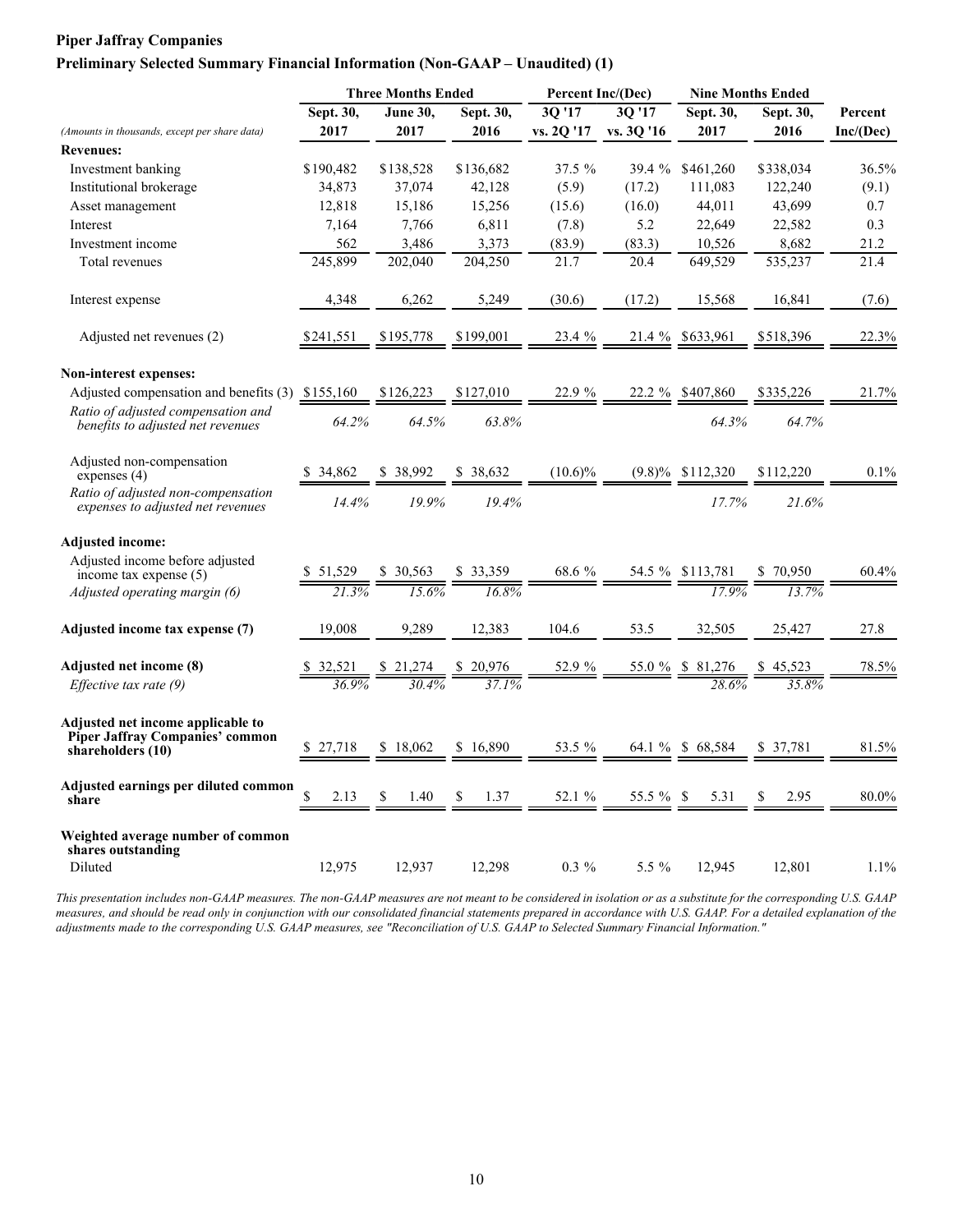## **Piper Jaffray Companies Preliminary Adjusted Segment Data (Non-GAAP – Unaudited)**

|                                                    |           | <b>Three Months Ended</b> |           | Percent Inc/(Dec) |            |                  | <b>Nine Months Ended</b> |           |
|----------------------------------------------------|-----------|---------------------------|-----------|-------------------|------------|------------------|--------------------------|-----------|
|                                                    | Sept. 30, | <b>June 30,</b>           | Sept. 30, | 3Q'17             | 30'17      | Sept. 30,        | Sept. 30,                | Percent   |
| (Dollars in thousands)                             | 2017      | 2017                      | 2016      | vs. 2Q '17        | vs. 3Q '16 | 2017             | 2016                     | Inc/(Dec) |
| <b>Capital Markets</b>                             |           |                           |           |                   |            |                  |                          |           |
| Investment banking                                 |           |                           |           |                   |            |                  |                          |           |
| Financing                                          |           |                           |           |                   |            |                  |                          |           |
| Equities                                           | \$22,117  | \$24,730                  | \$30,479  | $(10.6)\%$        | $(27.4)\%$ | \$70,229         | \$53,831                 | 30.5 %    |
| Debt                                               | 21,687    | 21,971                    | 30,898    | (1.3)             | (29.8)     | 60,066           | 80,195                   | (25.1)    |
| Advisory services                                  | 146,816   | 92,507                    | 75,230    | 58.7              | 95.2       | 332,205          | 204,971                  | 62.1      |
| Total investment banking                           | 190,620   | 139,208                   | 136,607   | 36.9              | 39.5       | 462,500          | 338,997                  | 36.4      |
| Institutional sales and trading                    |           |                           |           |                   |            |                  |                          |           |
| Equities                                           | 18,410    | 20,569                    | 20,492    | (10.5)            | (10.2)     | 59,085           | 62,773                   | (5.9)     |
| Fixed income                                       | 20,676    | 19,221                    | 25,399    | 7.6               | (18.6)     | 63,137           | 70,665                   | (10.7)    |
| Total institutional sales and trading              | 39,086    | 39,790                    | 45,891    | (1.8)             | (14.8)     | 122,222          | 133,438                  | (8.4)     |
| Management and performance fees                    | 678       | 1,497                     | 1,353     | (54.7)            | (49.9)     | 4,172            | 4,112                    | 1.5       |
| Investment income                                  | 324       | 3,340                     | 3,039     | (90.3)            | (89.3)     | 10,275           | 8,672                    | 18.5      |
| Long-term financing expenses                       | (1,736)   | (2,029)                   | (2,253)   | (14.4)            | (22.9)     | (6,003)          | (6, 838)                 | (12.2)    |
| Adjusted net revenues (2)                          | 228,972   | 181,806                   | 184,637   | 25.9              | 24.0       | 593,166          | 478,381                  | 24.0      |
| Adjusted operating expenses (12)                   | 179,269   | 152,847                   | 154,378   | 17.3              | 16.1       | 484,677          | 415,760                  | 16.6      |
| Adjusted segment pre-tax operating<br>income       | \$49,703  | \$28,959                  | \$ 30,259 | 71.6 %            |            | 64.3 % \$108,489 | \$62,621                 | 73.2 %    |
| Adjusted segment pre-tax operating<br>margin $(6)$ | 21.7%     | 15.9%                     | 16.4%     |                   |            | 18.3%            | 13.1%                    |           |

*Continued on next page*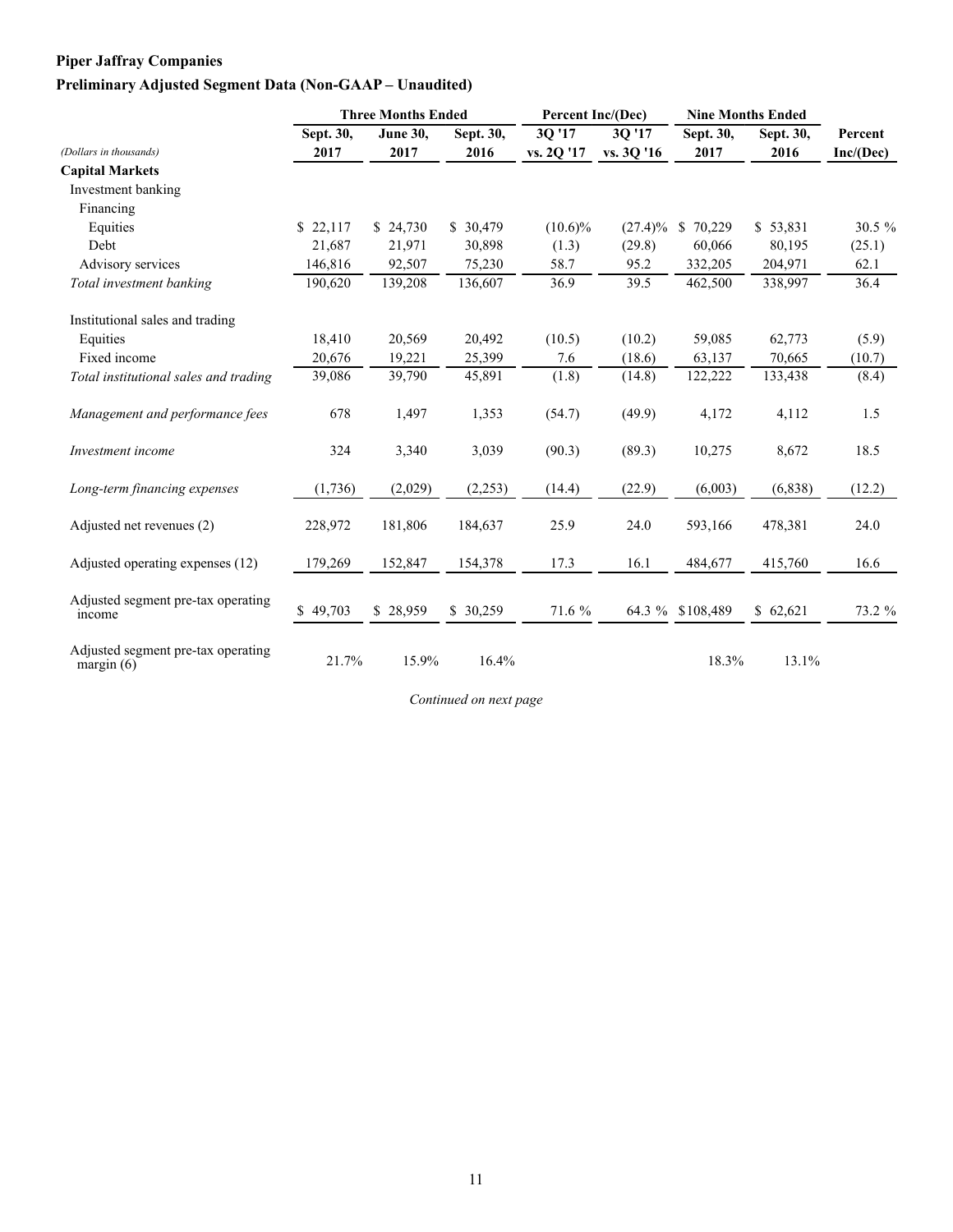|                                                                                 |             | <b>Three Months Ended</b> |             | Percent Inc/(Dec) |            |                        | <b>Nine Months Ended</b> |            |
|---------------------------------------------------------------------------------|-------------|---------------------------|-------------|-------------------|------------|------------------------|--------------------------|------------|
|                                                                                 | Sept. 30,   | June 30,                  | Sept. 30,   | 3Q '17            | 3Q '17     | Sept. 30,              | Sept. 30,                | Percent    |
| (Dollars in thousands)                                                          | 2017        | 2017                      | 2016        | vs. 2Q '17        | vs. 3Q '16 | 2017                   | 2016                     | Inc/(Dec)  |
| <b>Asset Management</b>                                                         |             |                           |             |                   |            |                        |                          |            |
| Management and performance fees                                                 |             |                           |             |                   |            |                        |                          |            |
| Management fees                                                                 | \$12,140    | \$13,689                  | \$13,903    | $(11.3)\%$        | $(12.7)\%$ | \$39,839               | \$39,587                 | $0.6\%$    |
| Performance fees                                                                |             |                           |             |                   |            |                        |                          |            |
| Total management and<br>performance fees                                        | 12,140      | 13,689                    | 13,903      | (11.3)            | (12.7)     | 39,839                 | 39,587                   | 0.6        |
| Investment income                                                               | 439         | 283                       | 461         | 55.1              | (4.8)      | 956                    | 428                      | 123.4      |
| Net revenues                                                                    | 12,579      | 13,972                    | 14,364      | (10.0)            | (12.4)     | 40,795                 | 40,015                   | 1.9        |
| Adjusted operating expenses (13)                                                | 10,753      | 12,368                    | 11,264      | (13.1)            | (4.5)      | 35,503                 | 31,686                   | 12.0       |
| Adjusted segment pre-tax operating<br>income $(13)$                             | \$<br>1,826 | <sup>\$</sup><br>1,604    | 3,100<br>\$ | 13.8 %            | $(41.1)\%$ | 5,292<br><sup>\$</sup> | 8,329<br>\$              | $(36.5)\%$ |
| Adjusted segment pre-tax operating<br>margin $(6)$                              | 14.5%       | 11.5%                     | 21.6%       |                   |            | 13.0%                  | 20.8%                    |            |
| Adjusted segment pre-tax operating<br>margin excluding investment<br>income $*$ | 11.4%       | 9.7%                      | 19.0%       |                   |            | 10.9%                  | 20.0%                    |            |
| <b>Total</b>                                                                    |             |                           |             |                   |            |                        |                          |            |
| Adjusted net revenues (2)                                                       | \$241,551   | \$195,778                 | \$199,001   | 23.4 %            | 21.4 %     | \$633,961              | \$518,396                | 22.3 %     |
| Adjusted operating expenses                                                     | 190.022     | 165,215                   | 165,642     | 15.0              | 14.7       | 520,180                | 447,446                  | 16.3       |
| Adjusted pre-tax operating income (5)                                           | \$51,529    | \$ 30,563                 | \$ 33,359   | 68.6 %            |            | 54.5 % \$113,781       | 70,950<br>S.             | 60.4 %     |
| Adjusted pre-tax operating margin (6)                                           | 21.3%       | 15.6%                     | 16.8%       |                   |            | 17.9%                  | 13.7%                    |            |

*This presentation includes non-GAAP measures. The non-GAAP measures are not meant to be considered in isolation or as a substitute for the corresponding U.S. GAAP measures, and should be read only in conjunction with our consolidated financial statements prepared in accordance with U.S. GAAP. For a detailed explanation of the adjustments made to the corresponding U.S. GAAP measures, see "Reconciliation of U.S. GAAP to Selected Summary Financial Information."*

*\* Management believes that presenting adjusted segment pre-tax operating margin excluding investment income, a non-GAAP measure, provides the most meaningful basis for comparison of the operating results for the Asset Management segment across periods.*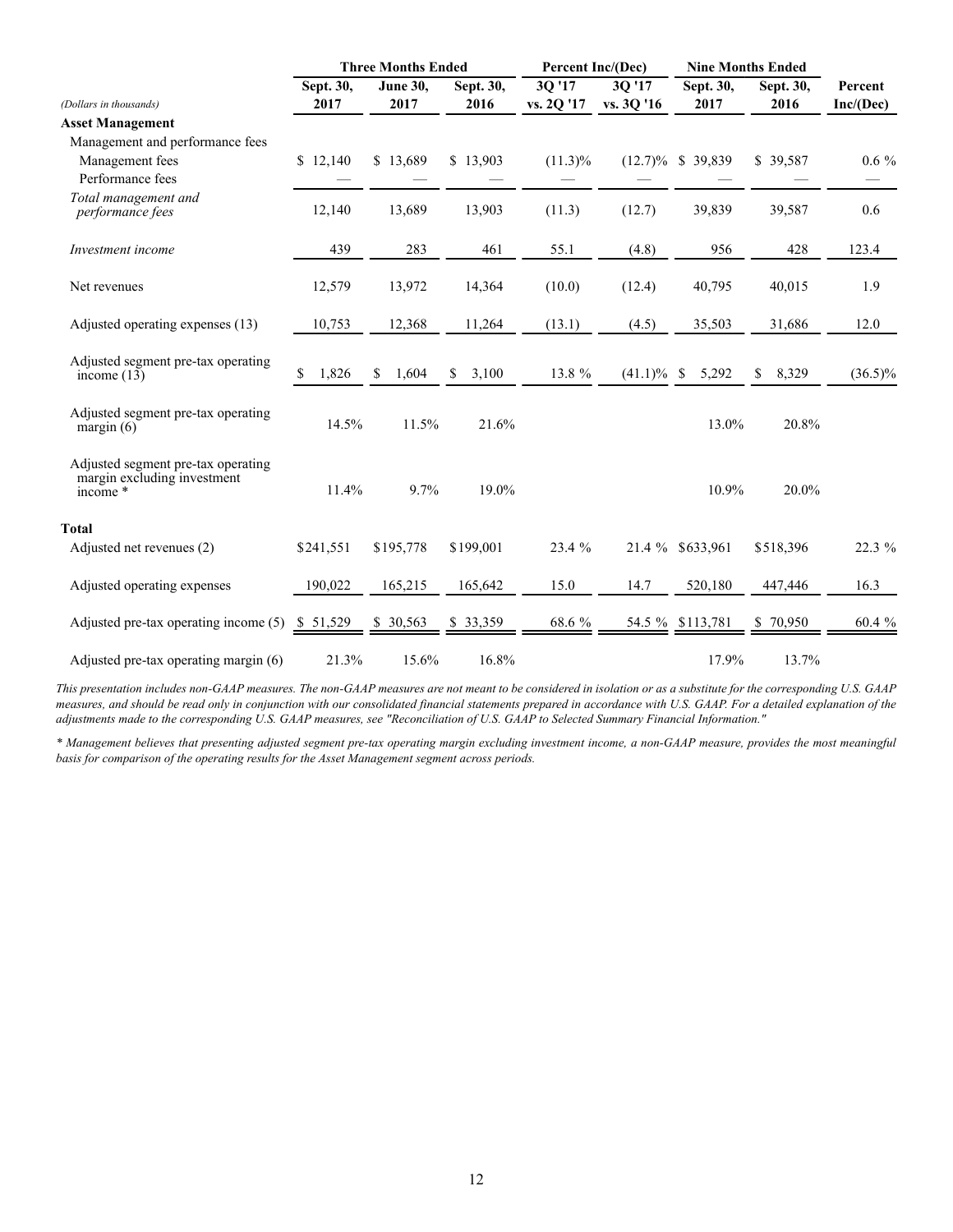## **Piper Jaffray Companies**

## **Reconciliation of U.S. GAAP to Selected Summary Financial Information (1) (Unaudited)**

| Sept. 30,<br>Sept. 30,<br>Sept. 30,<br><b>June 30,</b><br>Sept. 30,<br>2017<br>(Amounts in thousands, except per share data)<br>2017<br>2016<br>2017<br>2016<br><b>Consolidated</b><br>Net revenues:<br>\$638,841<br>Net revenues – U.S. GAAP basis<br>\$240,567<br>\$197,745<br>\$200,847<br>\$524,886<br>Adjustments:<br>984<br>Revenue related to noncontrolling interests (11)<br>(1,967)<br>(1, 846)<br>(4,880)<br>(6, 490)<br>$\overline{$195,778}$<br>\$518,396<br>\$241,551<br>\$199,001<br>\$633,961<br>Adjusted net revenues<br><b>Compensation and benefits:</b><br>Compensation and benefits - U.S. GAAP basis<br>\$169,469<br>\$134,314<br>\$135,186<br>\$438,161<br>\$356,770<br>Adjustments:<br>Compensation from acquisition-related agreements<br>(14,309)<br>(8,091)<br>(30, 301)<br>(21, 544)<br>(8,176)<br>Adjusted compensation and benefits<br>\$126,223<br>\$127,010<br>\$155,160<br>\$407,860<br>\$335,226 |
|------------------------------------------------------------------------------------------------------------------------------------------------------------------------------------------------------------------------------------------------------------------------------------------------------------------------------------------------------------------------------------------------------------------------------------------------------------------------------------------------------------------------------------------------------------------------------------------------------------------------------------------------------------------------------------------------------------------------------------------------------------------------------------------------------------------------------------------------------------------------------------------------------------------------------------|
|                                                                                                                                                                                                                                                                                                                                                                                                                                                                                                                                                                                                                                                                                                                                                                                                                                                                                                                                    |
|                                                                                                                                                                                                                                                                                                                                                                                                                                                                                                                                                                                                                                                                                                                                                                                                                                                                                                                                    |
|                                                                                                                                                                                                                                                                                                                                                                                                                                                                                                                                                                                                                                                                                                                                                                                                                                                                                                                                    |
|                                                                                                                                                                                                                                                                                                                                                                                                                                                                                                                                                                                                                                                                                                                                                                                                                                                                                                                                    |
|                                                                                                                                                                                                                                                                                                                                                                                                                                                                                                                                                                                                                                                                                                                                                                                                                                                                                                                                    |
|                                                                                                                                                                                                                                                                                                                                                                                                                                                                                                                                                                                                                                                                                                                                                                                                                                                                                                                                    |
|                                                                                                                                                                                                                                                                                                                                                                                                                                                                                                                                                                                                                                                                                                                                                                                                                                                                                                                                    |
|                                                                                                                                                                                                                                                                                                                                                                                                                                                                                                                                                                                                                                                                                                                                                                                                                                                                                                                                    |
|                                                                                                                                                                                                                                                                                                                                                                                                                                                                                                                                                                                                                                                                                                                                                                                                                                                                                                                                    |
|                                                                                                                                                                                                                                                                                                                                                                                                                                                                                                                                                                                                                                                                                                                                                                                                                                                                                                                                    |
|                                                                                                                                                                                                                                                                                                                                                                                                                                                                                                                                                                                                                                                                                                                                                                                                                                                                                                                                    |
|                                                                                                                                                                                                                                                                                                                                                                                                                                                                                                                                                                                                                                                                                                                                                                                                                                                                                                                                    |
|                                                                                                                                                                                                                                                                                                                                                                                                                                                                                                                                                                                                                                                                                                                                                                                                                                                                                                                                    |
|                                                                                                                                                                                                                                                                                                                                                                                                                                                                                                                                                                                                                                                                                                                                                                                                                                                                                                                                    |
| Non-compensation expenses:                                                                                                                                                                                                                                                                                                                                                                                                                                                                                                                                                                                                                                                                                                                                                                                                                                                                                                         |
| Non-compensation expenses - U.S. GAAP basis<br>\$47,210<br>\$153,334<br>\$43,564<br>\$240,240<br>\$139,714                                                                                                                                                                                                                                                                                                                                                                                                                                                                                                                                                                                                                                                                                                                                                                                                                         |
| Adjustments:                                                                                                                                                                                                                                                                                                                                                                                                                                                                                                                                                                                                                                                                                                                                                                                                                                                                                                                       |
| Non-compensation expenses related to noncontrolling interests (11)<br>(579)<br>(1,888)<br>(116)<br>(568)<br>(1,663)                                                                                                                                                                                                                                                                                                                                                                                                                                                                                                                                                                                                                                                                                                                                                                                                                |
| Restructuring and integration costs<br>(10,206)                                                                                                                                                                                                                                                                                                                                                                                                                                                                                                                                                                                                                                                                                                                                                                                                                                                                                    |
| Goodwill impairment<br>(114, 363)<br>(114, 363)                                                                                                                                                                                                                                                                                                                                                                                                                                                                                                                                                                                                                                                                                                                                                                                                                                                                                    |
| Amortization of intangible assets related to acquisitions<br>(3,822)<br>(3,822)<br>(8,010)<br>(15,400)<br>(11, 466)                                                                                                                                                                                                                                                                                                                                                                                                                                                                                                                                                                                                                                                                                                                                                                                                                |
| Non-compensation expenses from acquisition-related agreements<br>(171)<br>(171)<br>(428)                                                                                                                                                                                                                                                                                                                                                                                                                                                                                                                                                                                                                                                                                                                                                                                                                                           |
| Adjusted non-compensation expenses<br>\$34,862<br>\$ 38,992<br>\$ 38,632<br>\$112,320<br>\$112,220                                                                                                                                                                                                                                                                                                                                                                                                                                                                                                                                                                                                                                                                                                                                                                                                                                 |
| Income/(loss) before income tax expense/(benefit):                                                                                                                                                                                                                                                                                                                                                                                                                                                                                                                                                                                                                                                                                                                                                                                                                                                                                 |
| Income/(loss) before income tax expense/(benefit) – U.S. GAAP basis<br>\$ (82, 236)<br>\$19,867<br>\$ (39, 560)<br>\$28,402<br>\$18,451                                                                                                                                                                                                                                                                                                                                                                                                                                                                                                                                                                                                                                                                                                                                                                                            |
| Adjustments:                                                                                                                                                                                                                                                                                                                                                                                                                                                                                                                                                                                                                                                                                                                                                                                                                                                                                                                       |
| Revenue related to noncontrolling interests (11)<br>984<br>(1,967)<br>(1, 846)<br>(4,880)<br>(6, 490)                                                                                                                                                                                                                                                                                                                                                                                                                                                                                                                                                                                                                                                                                                                                                                                                                              |
| Expenses related to noncontrolling interests (11)<br>1,888<br>116<br>579<br>568<br>1,663                                                                                                                                                                                                                                                                                                                                                                                                                                                                                                                                                                                                                                                                                                                                                                                                                                           |
| Compensation from acquisition-related agreements<br>14,309<br>8,091<br>8,176<br>30,301<br>21,544                                                                                                                                                                                                                                                                                                                                                                                                                                                                                                                                                                                                                                                                                                                                                                                                                                   |
| Restructuring and integration costs<br>10,206                                                                                                                                                                                                                                                                                                                                                                                                                                                                                                                                                                                                                                                                                                                                                                                                                                                                                      |
| Goodwill impairment<br>114,363<br>114,363                                                                                                                                                                                                                                                                                                                                                                                                                                                                                                                                                                                                                                                                                                                                                                                                                                                                                          |
| Amortization of intangible assets related to acquisitions<br>3,822<br>3,822<br>8,010<br>11,466<br>15,400                                                                                                                                                                                                                                                                                                                                                                                                                                                                                                                                                                                                                                                                                                                                                                                                                           |
| Non-compensation expenses from acquisition-related agreements<br>171<br>171<br>428                                                                                                                                                                                                                                                                                                                                                                                                                                                                                                                                                                                                                                                                                                                                                                                                                                                 |
| Adjusted income before adjusted income tax expense<br>51,529<br>30,563<br>\$ 33,359<br>\$113,781<br>\$70,950<br>\$                                                                                                                                                                                                                                                                                                                                                                                                                                                                                                                                                                                                                                                                                                                                                                                                                 |
| Income tax expense/(benefit):                                                                                                                                                                                                                                                                                                                                                                                                                                                                                                                                                                                                                                                                                                                                                                                                                                                                                                      |
| Income tax expense/(benefit) - U.S. GAAP basis<br>6,515<br>\$ (31, 423)<br>4,906<br>\$<br>\$(26,912)<br>8,767<br>S<br>\$                                                                                                                                                                                                                                                                                                                                                                                                                                                                                                                                                                                                                                                                                                                                                                                                           |
| Tax effect of adjustments:                                                                                                                                                                                                                                                                                                                                                                                                                                                                                                                                                                                                                                                                                                                                                                                                                                                                                                         |
| Compensation from acquisition-related agreements<br>4,865<br>2,843<br>10,803<br>7,477<br>2,752                                                                                                                                                                                                                                                                                                                                                                                                                                                                                                                                                                                                                                                                                                                                                                                                                                     |
| Restructuring and integration costs<br>3,192                                                                                                                                                                                                                                                                                                                                                                                                                                                                                                                                                                                                                                                                                                                                                                                                                                                                                       |
| Goodwill impairment<br>44,144<br>44,144                                                                                                                                                                                                                                                                                                                                                                                                                                                                                                                                                                                                                                                                                                                                                                                                                                                                                            |
| Amortization of intangible assets related to acquisitions<br>5,991<br>1,475<br>1,474<br>3,116<br>4,424                                                                                                                                                                                                                                                                                                                                                                                                                                                                                                                                                                                                                                                                                                                                                                                                                             |
| Non-compensation expenses from acquisition related agreements<br>(53)<br>66<br>46                                                                                                                                                                                                                                                                                                                                                                                                                                                                                                                                                                                                                                                                                                                                                                                                                                                  |
| Adjusted income tax expense<br>\$ 32,505<br>\$19,008<br>9,289<br>\$12,383<br>\$25,427<br>\$                                                                                                                                                                                                                                                                                                                                                                                                                                                                                                                                                                                                                                                                                                                                                                                                                                        |

*Continued on next page*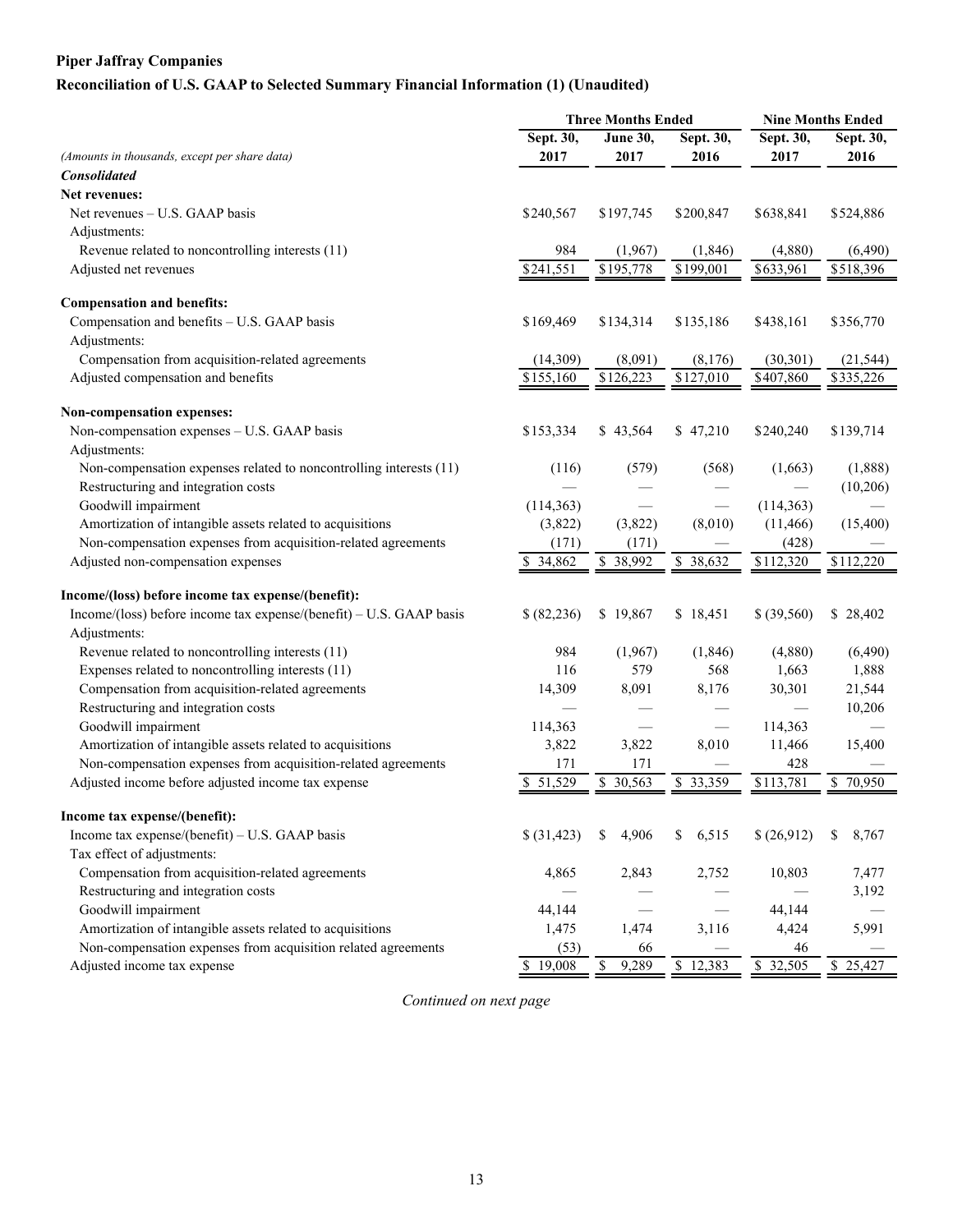|                                                                                                     | <b>Three Months Ended</b> |                                  |                     | <b>Nine Months Ended</b>         |            |  |
|-----------------------------------------------------------------------------------------------------|---------------------------|----------------------------------|---------------------|----------------------------------|------------|--|
|                                                                                                     | Sept. 30,                 | <b>June 30,</b>                  | Sept. 30,           | Sept. 30,                        | Sept. 30,  |  |
| (Amounts in thousands, except per share data)                                                       | 2017                      | 2017                             | 2016                | 2017                             | 2016       |  |
| Net income/(loss) applicable to Piper Jaffray Companies:                                            |                           |                                  |                     |                                  |            |  |
| Net income/(loss) applicable to Piper Jaffray Companies - U.S. GAAP basis                           | \$(49,713)                | \$13,573                         | \$10,658            | \$(15,865)                       | \$15,033   |  |
| Adjustments:                                                                                        |                           |                                  |                     |                                  |            |  |
| Compensation from acquisition-related agreements                                                    | 9,444                     | 5,248                            | 5,424               | 19,498                           | 14,067     |  |
| Restructuring and integration costs                                                                 |                           |                                  |                     |                                  | 7,014      |  |
| Goodwill impairment                                                                                 | 70,219                    |                                  |                     | 70,219                           |            |  |
| Amortization of intangible assets related to acquisitions                                           | 2,347                     | 2,348                            | 4,894               | 7,042                            | 9,409      |  |
| Non-compensation expenses from acquisition-related agreements                                       | 224                       | 105                              |                     | 382                              |            |  |
| Adjusted net income                                                                                 | 32,521                    | \$21,274                         | \$20,976            | \$81,276                         | \$45,523   |  |
| Net income/(loss) applicable to Piper Jaffray Companies' common<br>shareholders:                    |                           |                                  |                     |                                  |            |  |
| Net income/(loss) applicable to Piper Jaffray Companies' common<br>stockholders $-$ U.S. GAAP basis | \$ (50, 415)              | \$11,522                         | 8,582<br>\$         | \$(18, 106)                      | \$12,476   |  |
| Adjustment for loss allocated to participating shares (10)                                          | 8,045                     |                                  |                     | 4,719                            |            |  |
|                                                                                                     | (42,370)                  | 11,522                           | 8,582               | (13, 387)                        | 12,476     |  |
| Adjustments:                                                                                        |                           |                                  |                     |                                  |            |  |
| Compensation from acquisition-related agreements                                                    | 8,049                     | 4,457                            | 4,367               | 16,453                           | 11,675     |  |
| Restructuring and integration costs                                                                 |                           |                                  |                     |                                  | 5,821      |  |
| Goodwill impairment                                                                                 | 59,848                    |                                  |                     | 59,254                           |            |  |
| Amortization of intangible assets related to acquisitions                                           | 2,000                     | 1,993                            | 3,941               | 5,942                            | 7,809      |  |
| Non-compensation expenses from acquisition-related agreements                                       | 191                       | 90                               |                     | 322                              |            |  |
| Adjusted net income applicable to Piper Jaffray Companies' common<br>stockholders                   | \$27,718                  | \$18,062                         | \$16,890            | \$68,584                         | \$ 37,781  |  |
| Earnings/(loss) per diluted common share:                                                           |                           |                                  |                     |                                  |            |  |
| Earnings/(loss) per diluted common share - U.S. GAAP basis                                          | (3.91)<br>\$              | 0.89<br>\$                       | \$<br>0.70          | \$<br>(1.42)                     | \$<br>0.97 |  |
| Adjustment for loss allocated to participating shares (10)                                          | 0.64                      |                                  |                     | 0.39                             |            |  |
|                                                                                                     | (3.27)                    | 0.89                             | 0.70                | (1.03)                           | 0.97       |  |
| Adjustments:                                                                                        |                           |                                  |                     |                                  |            |  |
| Compensation from acquisition-related agreements                                                    | 0.62                      | 0.34                             | 0.36                | 1.27                             | 0.91       |  |
| Restructuring and integration costs                                                                 |                           |                                  |                     |                                  | 0.45       |  |
| Goodwill impairment                                                                                 | 4.61                      |                                  |                     | 4.58                             |            |  |
| Amortization of intangible assets related to acquisitions                                           | 0.15                      | 0.15                             | 0.32                | 0.46                             | 0.61       |  |
| Non-compensation expenses from acquisition-related agreements                                       | 0.02                      | 0.01                             |                     | 0.03                             |            |  |
| Adjusted earnings per diluted common share                                                          | \$<br>2.13                | $\overline{\mathcal{S}}$<br>1.40 | $\mathbf S$<br>1.37 | $\overline{\mathcal{S}}$<br>5.31 | \$<br>2.95 |  |

*Continued on next page*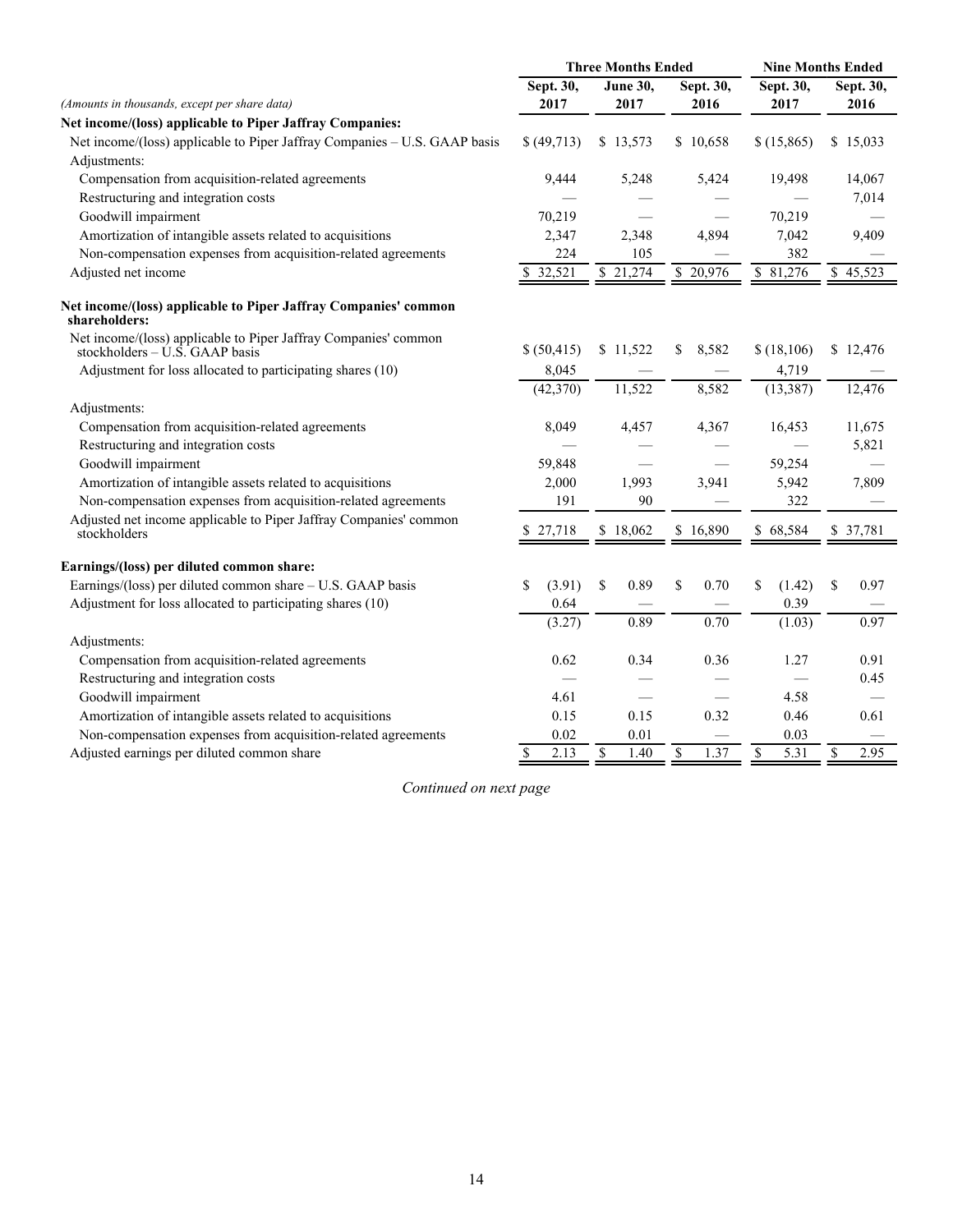|                                                               | <b>Three Months Ended</b> |                        |                         | <b>Nine Months Ended</b> |                             |  |
|---------------------------------------------------------------|---------------------------|------------------------|-------------------------|--------------------------|-----------------------------|--|
|                                                               | Sept. 30,                 | <b>June 30,</b>        | Sept. 30,               | Sept. 30,                | Sept. 30,                   |  |
| (Amounts in thousands, except per share data)                 | 2017                      | 2017                   | 2016                    | 2017                     | 2016                        |  |
| <b>Capital Markets</b>                                        |                           |                        |                         |                          |                             |  |
| Net revenues:                                                 |                           |                        |                         |                          |                             |  |
| Net revenues – U.S. GAAP basis                                | \$227,988                 | \$183,773              | \$186,483               | \$598,046                | \$484,871                   |  |
| Adjustments:                                                  |                           |                        |                         |                          |                             |  |
| Revenue related to noncontrolling interests (11)              | 984                       | (1,967)                | (1, 846)                | (4,880)                  | (6, 490)                    |  |
| Adjusted net revenues                                         | 228,972                   | \$181,806              | \$184,637               | $\bar{\$}$ 593,166       | 478,381<br>S.               |  |
| <b>Operating expenses:</b>                                    |                           |                        |                         |                          |                             |  |
| Operating expenses – U.S. GAAP basis                          | \$196,409                 | \$164,233              | \$169,745               | \$524,702                | 460,628<br>\$               |  |
| Adjustments:                                                  |                           |                        |                         |                          |                             |  |
| Expenses related to noncontrolling interests (11)             | (116)                     | (579)                  | (568)                   | (1,663)                  | (1,888)                     |  |
| Compensation from acquisition-related agreements              | (14,309)                  | (8,091)                | (8,176)                 | (30, 301)                | (21, 544)                   |  |
| Restructuring and integration costs                           |                           |                        |                         |                          | (10, 197)                   |  |
| Amortization of intangible assets related to acquisitions     | (2, 544)                  | (2, 545)               | (6,623)                 | (7,633)                  | (11,239)                    |  |
| Non-compensation expenses from acquisition-related agreements | (171)                     | (171)                  |                         | (428)                    |                             |  |
| Adjusted operating expenses                                   | 179,269                   | \$152,847              | \$154,378               | 484,677<br>S.            | \$415,760                   |  |
| <b>Segment pre-tax operating income:</b>                      |                           |                        |                         |                          |                             |  |
| Segment pre-tax operating income - U.S. GAAP basis            | \$<br>31,579              | 19,540<br>S            | 16,738<br>S             | 73,344<br>S              | 24,243<br>S                 |  |
| Adjustments:                                                  |                           |                        |                         |                          |                             |  |
| Revenue related to noncontrolling interests (11)              | 984                       | (1,967)                | (1, 846)                | (4,880)                  | (6,490)                     |  |
| Expenses related to noncontrolling interests (11)             | 116                       | 579                    | 568                     | 1,663                    | 1,888                       |  |
| Compensation from acquisition-related agreements              | 14,309                    | 8,091                  | 8,176                   | 30,301                   | 21,544                      |  |
| Restructuring and integration costs                           |                           |                        |                         |                          | 10,197                      |  |
| Amortization of intangible assets related to acquisitions     | 2,544                     | 2,545                  | 6,623                   | 7,633                    | 11,239                      |  |
| Non-compensation expenses from acquisition-related agreements | 171                       | 171                    |                         | 428                      |                             |  |
| Adjusted segment pre-tax operating income                     | 49,703                    | 28,959                 | 30,259<br>S             | $\overline{\$}$ 108,489  | 62,621<br>\$                |  |
| <b>Asset Management</b>                                       |                           |                        |                         |                          |                             |  |
| <b>Operating expenses:</b>                                    |                           |                        |                         |                          |                             |  |
| Operating expenses - U.S. GAAP basis                          | \$126,394                 | 13,645<br><sup>S</sup> | 12,651<br><sup>\$</sup> | \$153,699                | 35,856<br>\$                |  |
| Adjustments:                                                  |                           |                        |                         |                          |                             |  |
| Restructuring and integration costs                           |                           |                        |                         |                          | (9)                         |  |
| Goodwill impairment                                           | (114, 363)                |                        |                         | (114, 363)               |                             |  |
| Amortization of intangible assets related to acquisitions     | (1,278)                   | (1, 277)               | (1, 387)                | (3, 833)                 | (4,161)                     |  |
| Adjusted operating expenses                                   | 10,753                    | \$<br>12,368           | \$<br>11,264            | \$<br>35,503             | 31,686<br>S                 |  |
| Segment pre-tax operating income/(loss):                      |                           |                        |                         |                          |                             |  |
| Segment pre-tax operating income/(loss) – U.S. GAAP basis     | $(113, 815)$ \$           | 327                    | \$<br>1,713             | $(112,904)$ \$           | 4,159                       |  |
| Adjustments:                                                  |                           |                        |                         |                          |                             |  |
| Restructuring and integration costs                           |                           |                        |                         |                          | 9                           |  |
| Goodwill impairment                                           | 114,363                   |                        |                         | 114,363                  |                             |  |
| Amortization of intangible assets related to acquisitions     | 1,278                     | 1,277                  | 1,387                   | 3,833                    | 4,161                       |  |
| Adjusted segment pre-tax operating income                     | 1,826<br>\$               | 1,604<br>- \$          | $\mathbf{\$}$<br>3,100  | 5,292<br><sup>\$</sup>   | $\mathbf{\hat{S}}$<br>8,329 |  |

*This presentation includes non-GAAP measures. The non-GAAP measures are not meant to be considered in isolation or as a substitute for the corresponding U.S. GAAP measures, and should be read only in conjunction with our consolidated financial statements prepared in accordance with U.S. GAAP.*